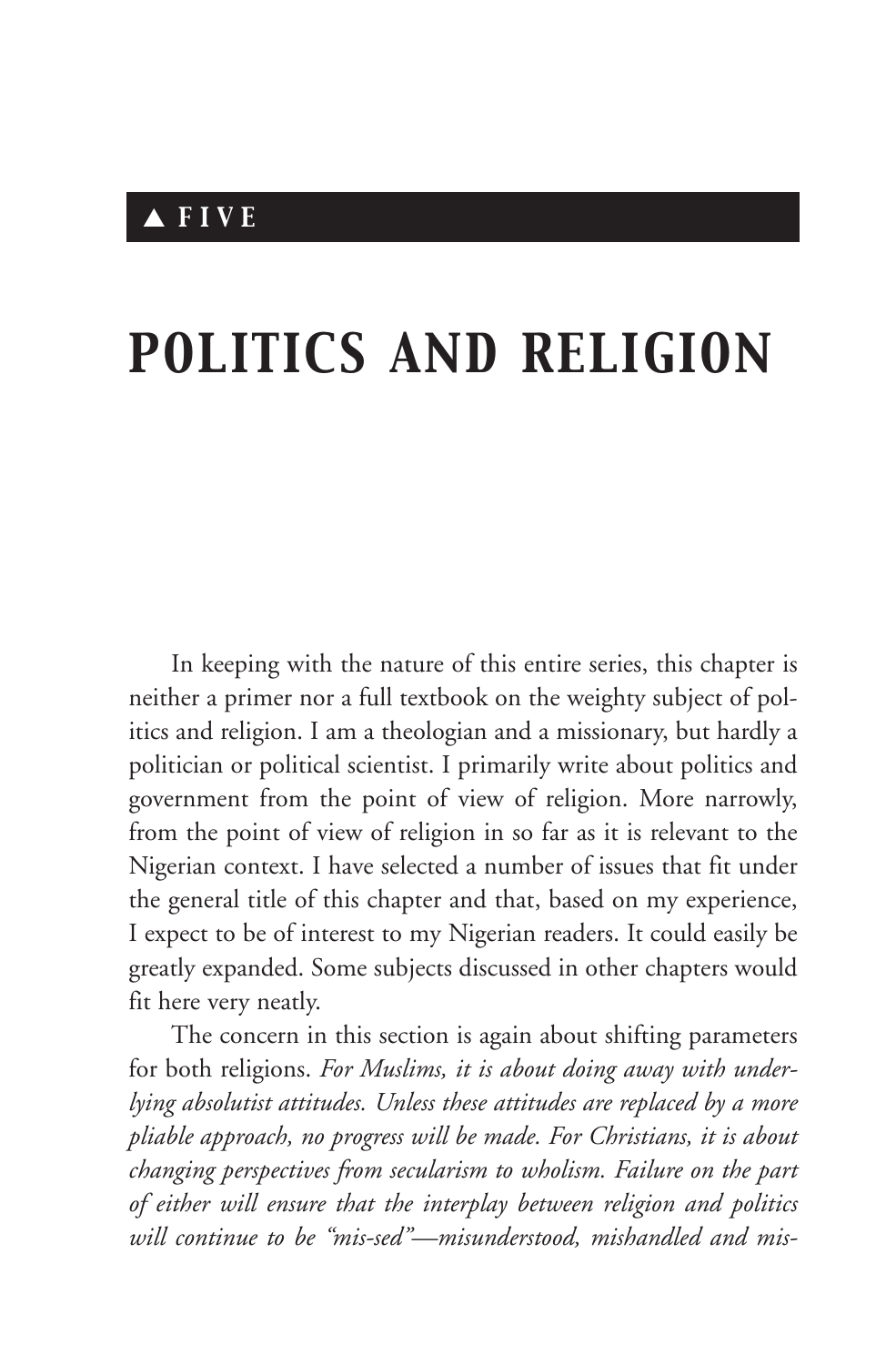*guided.* Christians and Muslims will not be able to engage in meaningful dialogue, let alone devise viable solutions. Though it would earn my applause, I hardly expect secularists to adopt a more wholistic perspective on the relation between the two, for the separation of religion from politics and government along with the underlying dualism, is central to their worldview. But for Christians it is a different matter. Their Holy Book strongly militates against such separations.

This is a good place to remind you that we are not discussing some arcane African subject of no relevance to others. Lamin Sanneh submits that the present discussion "provides a useful context for re-examining standard Western presuppositions on the principle of separation of church and state." It is time to re-assess what the West has exported abroad.<sup>1</sup> That, of course, is what both Muslims and yours truly have been doing throughout this series.

The bottom line for this series, this book and this chapter is that religion "be held in honour." According to Kuyper, "If the government does not honour religion, which benefits the general populace, human nature will regress rather than move forward. Kuyper feared the worst for the nation if religion were ignored and replaced by a strict materialism, for then 'a raging fury will turn against the life of our whole society and from…despair will arise the triumph of unbridled insanity.'"2 Kuyper had a prophetic mind that recognized existing social and religious dynamics while they were still in their incubator state, long before they became obvious to others. Muslims might say that his prophecy has already come true! I would say, that these dynamics are indeed active and well on their way to fulfillment in the West. If Nigerians continue to flirt with secularism and religions continue to foster violence, that prophecy could also become true for Nigeria in due time. Yes, governments must honour religion, but only *honourable* religion!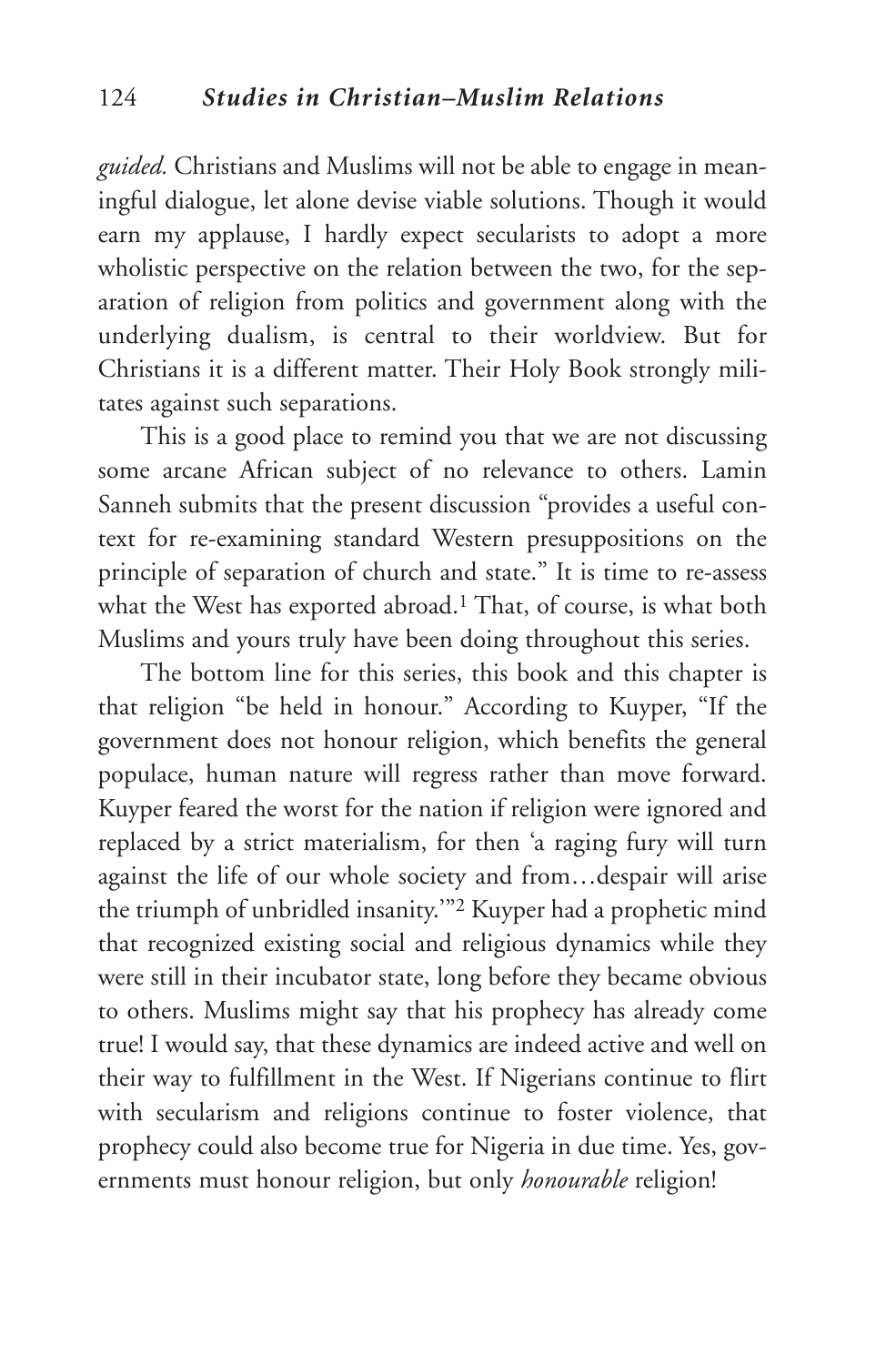## ▲ *Sharia: Religion or Politics?* \_\_\_\_\_\_\_\_\_\_\_\_\_\_\_

The relation between politics and religion is often problematic and arouses heated controversy. Mainstream Muslims are generally comfortable with what amounts to a merger of the two, even though some prefer the separatist option. The separatists often insist that sharia is purely political and that religion is subservient to politics in this saga. I ask them: Are both religion and politics not an integral part of the Muslim *da'wah* and of their Grand Plan? As to Christians, it seems that most cannot imagine a coalescence of serious religion and genuine politics. According to these Christians, where the two coalesce, generally religion becomes subservient to politics. They cannot co-operate legitimately with each other, with both contributing according to their respective nature. I am of the opinion that Nigeria's religious conflicts will not be resolved unless we have a more viable formula for the relationship between the two.

For various reasons, people have avoided pointing to religion itself as the basic cause for much of Nigeria's violence. There is the tradition of secular scholarship that favours the Marxist approach of absolutising or elevating the economic aspects of the struggle as primary and relegating the religious to secondary status. This perspective has become so standard that deviating from it amounts to being considered regressive and politically incorrect. Many writers on the Nigerian struggle, including religious leaders on both sides, Nigerians and others, have bought into economic and political causation theories, rejecting religion as the basic factor.3 Many Christians have bought into this approach, probably without realizing its origin. For example, in a discussion in which he draws from a 1987 issue of *TC,* Caleb Ahima, now of TEKAN, wrote, "…some Islamic fundamentalist actions appear to be nothing more than religious events. But underlying them is the burning ambition of certain individuals or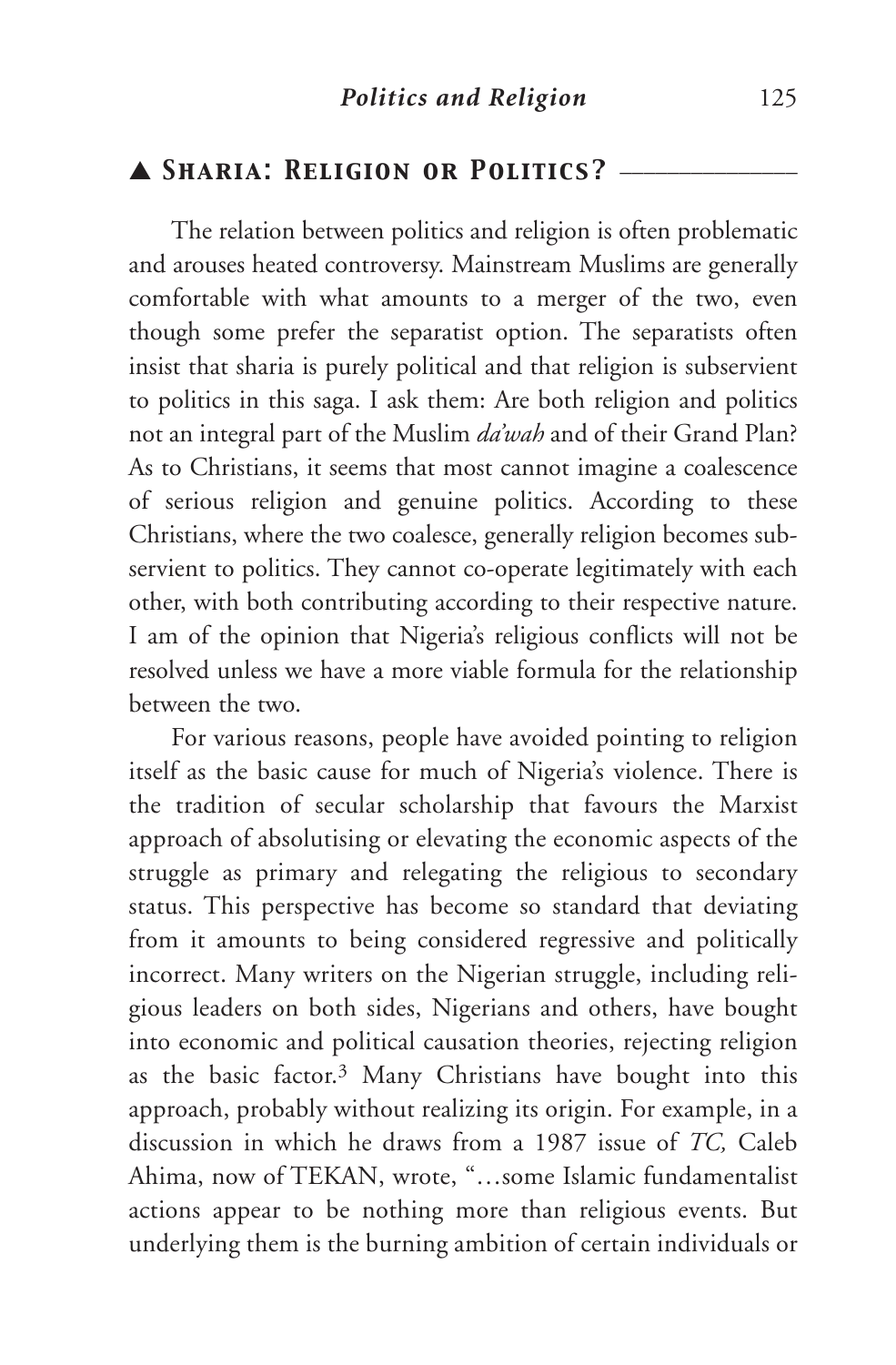groups that use religion as a vehicle to convey their political or economic ambitions."4

Many Christians have turned this issue of religion-politics into a pseudo problem. According to them, religion *cannot* be genuine in the neighbourhood of politics. It is then considered "politicized," that is, religion no longer plays its legitimate role but becomes a servant of politics. Now both become putrid; neither is allowed to play its legitimate role. John Onaiyekan affirmed that a politicised sharia is the main bone of contention in Nigeria at the moment. During these initial years, "it has become very clear to most Nigerians that most of these conflicts are politically manipulated. The promoters of sharia are not motivated by the love of Allah, but because it is one way of getting an edge over non-Muslims. In other words, it is a selfish political agenda." The issues may be expressed in religious terms, but they "have social, economic and political implications. If you control the law, you control the people."5 His fellow Catholic, Matthew Kukah, has the same problem. "If people's mobility in the bureaucracy, politics and economics are dependent on their religious or ethnic persuasion, then they must defend that religious platform."6 Even my friend Joseph Idowu Fearon, Anglican Archbishop of Kaduna, is to have said, "But we all know that, scratch the surface and it's got nothing to do with religion. It's power."7

The FG, along with the lower tiers of government, have followed the same path. They do so out of political consideration and because of plain fear for the reaction of the faithful of both religions if they were to name not just religion in general, but a specific religion.8 Now former President Obasanjo, under whose watch all this developed, described the new sharia as "political, not religious." Paul Marshall interprets that to mean that sharia governors have acted "not out of genuine religious piety but as a cynical strategy to divert attention from their failure to address concrete economic problems and undermine Obasanjo.9 The problem with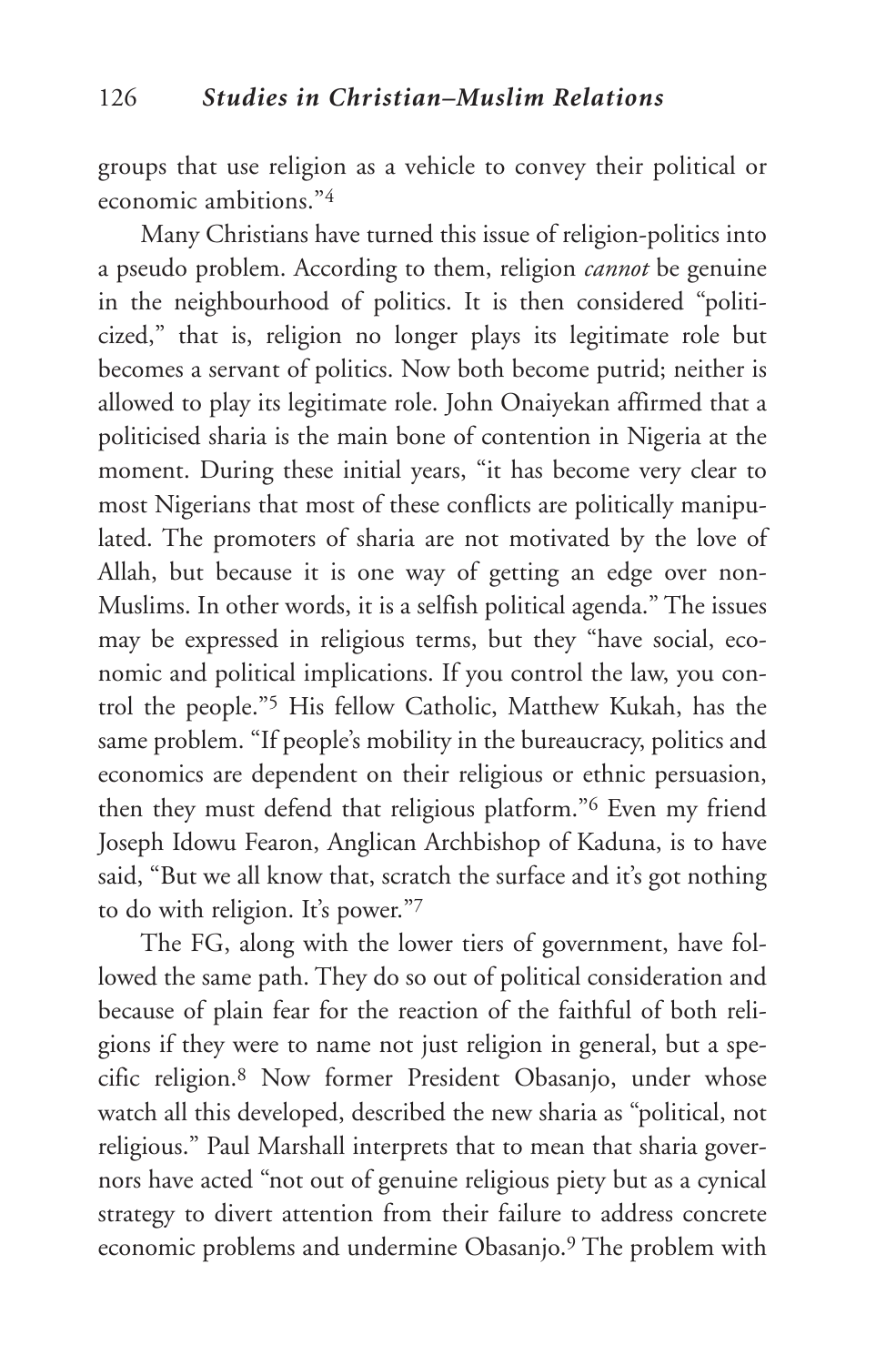this thesis is that *most of the sharia governors were too new on the throne to need such a screen. Some of them were political virgins*. At least one hesitant governor had sharia forced on him. Then there has been the attempt by governments to hide the cause by refusing to publish the reports of commissions they themselves established. Again, they fear popular reaction as well as other powerful forces and individuals.10 Of course, religious leaders who play a part in all this would hardly volunteer to accept responsibility. In short, religion is absolved from the primary blame and is at best—or worst?—regarded as a secondary or contributing cause.

Christians give mixed signals in this respect. That is not surprising. When you insist that the motive is *primarily* political or, perhaps, both political and economic, then you run into the wholistic nature of Islam where politics is meant to serve religious ends. Of course, some Muslims only play with Islam and are not serious Muslims. But when a writer insists that it is all or predominantly politics, you will soon find him contradicting himself.<sup>11</sup> Yusuf Yariyok insists that "over 60% of the crises in the north, especially the Middle Belt, have been socio-political rather than religious." But then he proceeds to describe the debacle in Yelwa, Plateau state, in 2004 in almost purely religious terms. The same with its overflow into Kano, where he quotes the Governor encouraging his people with the words, "Fight for your lives and defend your religion."12

But how about turning that around? What if there are political and economic ambitions that have a burning *religious* ambition underlying them? The magazine *This Week,* in the aftermath of the 1987 Kafanchan riots, featured a cartoon showing military dictator Babangida denying their religious nature. It pictures a group of Hausa, and thus Muslims, doubling over with laughter while pointing to the foolish speaker—the President himself.13

On a global level, closely identifying sharia issues with terrorism, Yossef Bodansky wrote, "To comprehend Islamist terrorism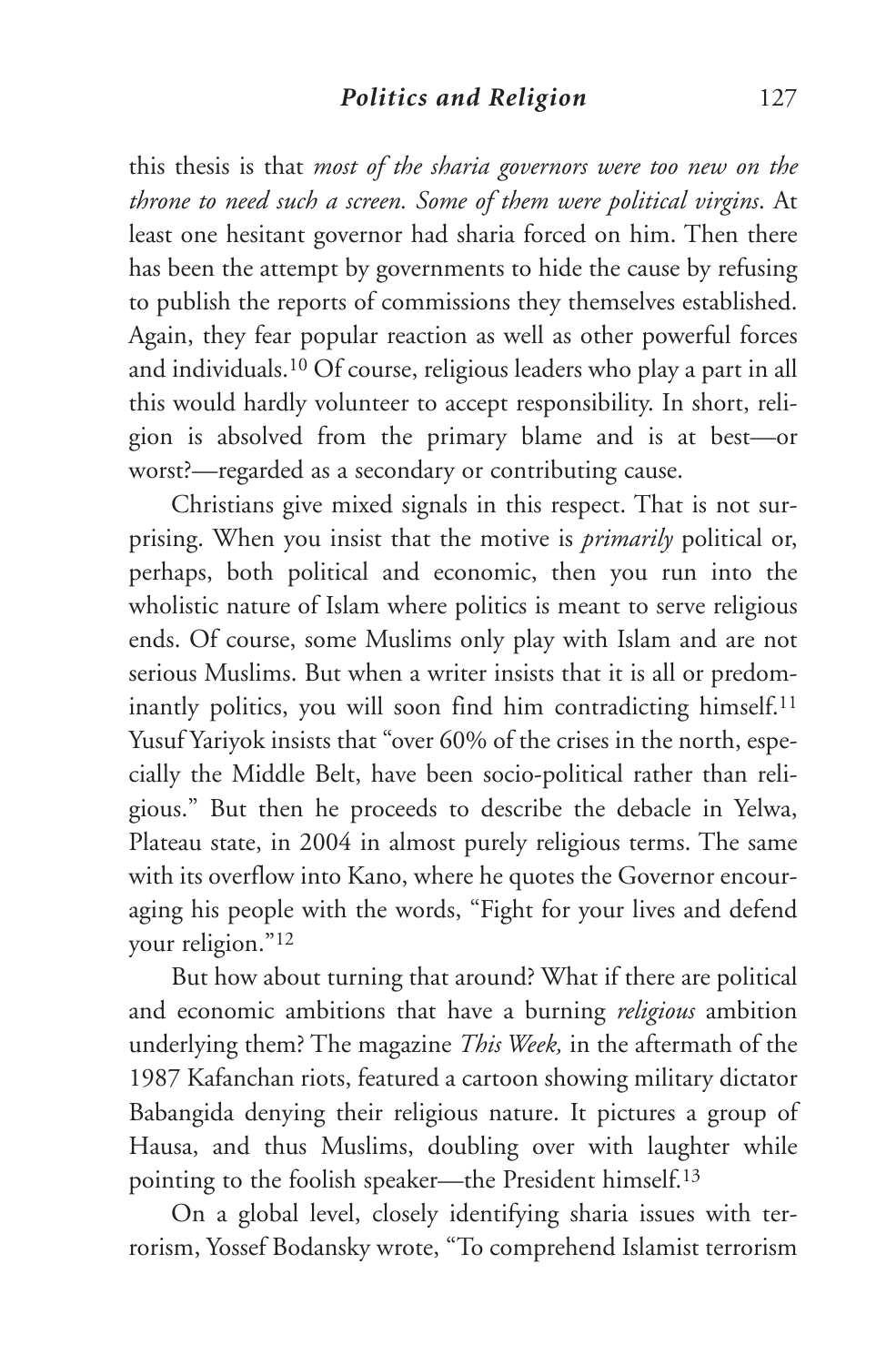one must address its theological-ideological roots." The West having so much influence in the Muslim world, Islamists are convinced that its separation of church and state "is the root cause of its social malaise." He approvingly quoted a Dutch expert on Islamism, Johannes Jansen: "Many Muslims have narrowed Islam down to the demand for the introduction of the application of Islamic law. It is both political and religious at the same time, and it is the dual nature of this demand that gives Islamic fundamentalism its distinctive character. Muslims have thus reduced Islam to the single demand for the implementation of Islamic law…."14

I submit that calling the Islamist demand for sharia a reduction of Islam fails to recognize that sharia is the foundation, the core of the religion. During a course at Simon Fraser University in Vancouver that spanned the wide compass of Islam, Mohamad Rachid subsumed it all under the course title of "Sharia." The sharia campaign is rather an attempt to *re-assert* its deepest wholistic core, not a reduction. The problem is not sharia itself so much as the literalist and, according to many Muslim scholars, their ahistorical interpretation of sharia. But at least, Jansen does not subsume religion under other causes. With most mainstream Nigerian Muslims, not only Islamists, usually equating religion and politics,15 I can live with his formulization, though I probably see their relationship more closely than he does and would certainly not use his dualistic terminology. I am, of course, aware of the complex situation with its interplay of causes, but I do insist on singling out religion as the *basic* cause, with all the others as contributing factors that are themselves influenced by human choices and decisions based on belief systems. Lamin Sanneh insists that we must take Bin Ladin and the militant Muslim community at their own word. They describe their struggle as basically religious in cause and nature. They never play that factor down.16 Eliza Griswold acknowledged in her Nigeria article that Northern Muslims constitute "one of Africa's most devout and oldest Islamic communities." In their context, she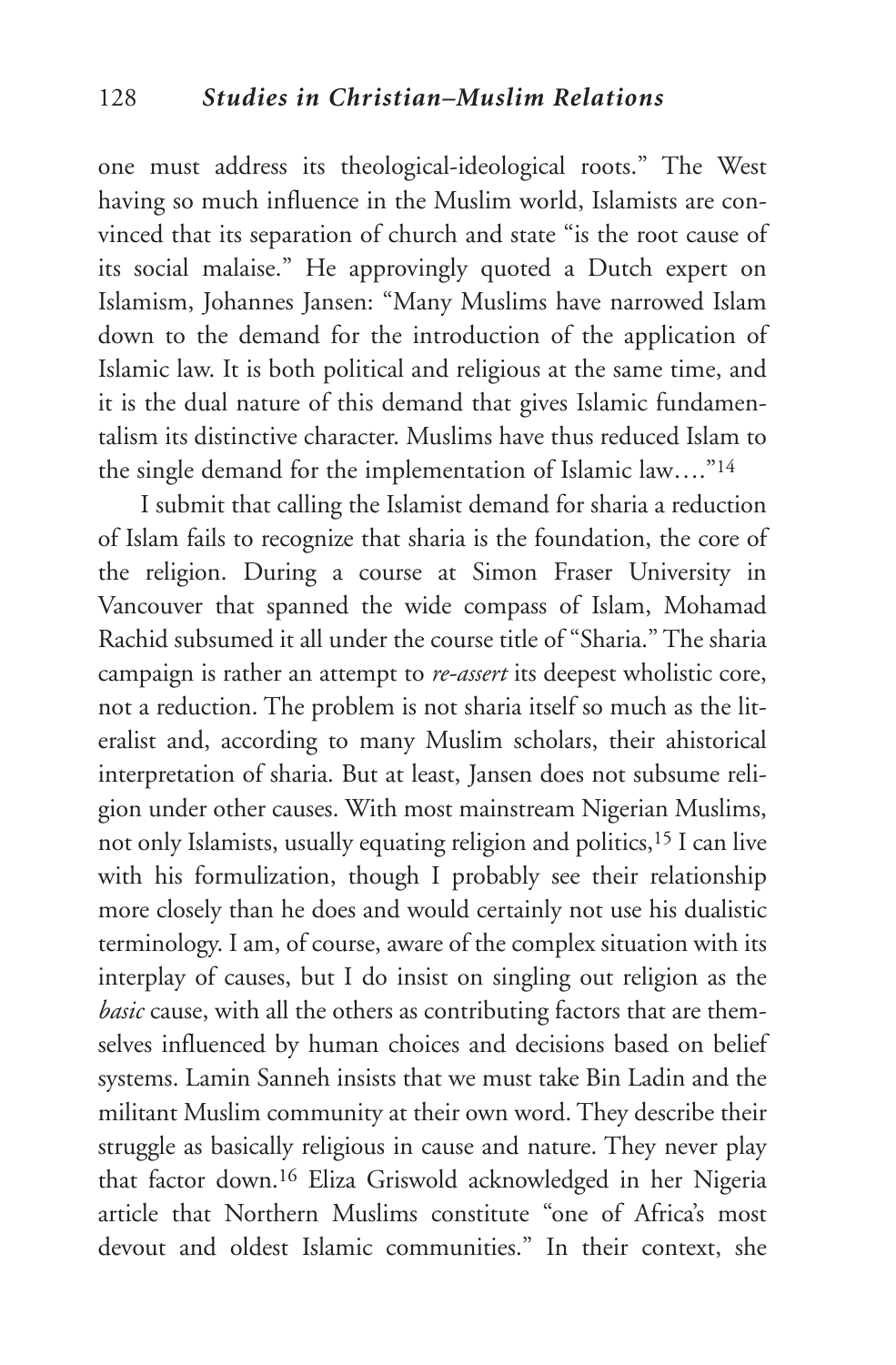affirmed that "religion is the X factor" in Nigeria's conflict. It cannot "be reduced just to economics. It means something." Quoting Barbara Cooper, she declared, "Faith matters."17 *This is a major point in this entire series. Religion is not the result of economics, but gives it its shape,* though I readily acknowledge also the reciprocal interplay between the two. As Evan Runner expressed it in the subheading of one of his lectures, "Politics, an aspect of our religion." In a fuller sentence, "Of course, *all* political action is religion, though we may not overlook the difference between true (real) or false (imagined), …all political life must express the *belief* of those who are engaged in it."<sup>18</sup>

Yes, many Muslim *critics* of the new sharia also argued that Governor Sani's sharia campaign was mere politics and not religion. These are mostly of the secular Muslim stripe. *But again, I insist that this need for political power is, according to mainstream Nigerian Muslim writers at least, essential to a full blossoming of the Islamic religion.* It cannot without solid indications simply be dismissed as mere secular politics of power that uses and abuses religion. Throughout these volumes that issue has repeatedly come up even from Muslims themselves. R. D. Abubakre, at the time a senior lecturer at the University of Ilorin, in delineating a few basic "differences between Islam and other religions," referred to this power issue. In the context of the Nigerian Association for the Study of Religions, a forum where no one can fool anyone, Abubakre lectured that all Muslims "should be convinced that the people of God [Muslims] should control the helm of secular affairs." They "do not wish to suffer humiliation in this life. Therefore, they prepare themselves as a state, even militarily when the need arises." There it is, bluntly put, without any sense of embarrassment or attempt to make it sound politically correct.<sup>19</sup> Ibrahim Sulaiman stated, "Allegiance to God is expressed by doing one's best to make Islam prevail over all other systems, and not to relent in the endeavour."20 That Muslim power complex is, at least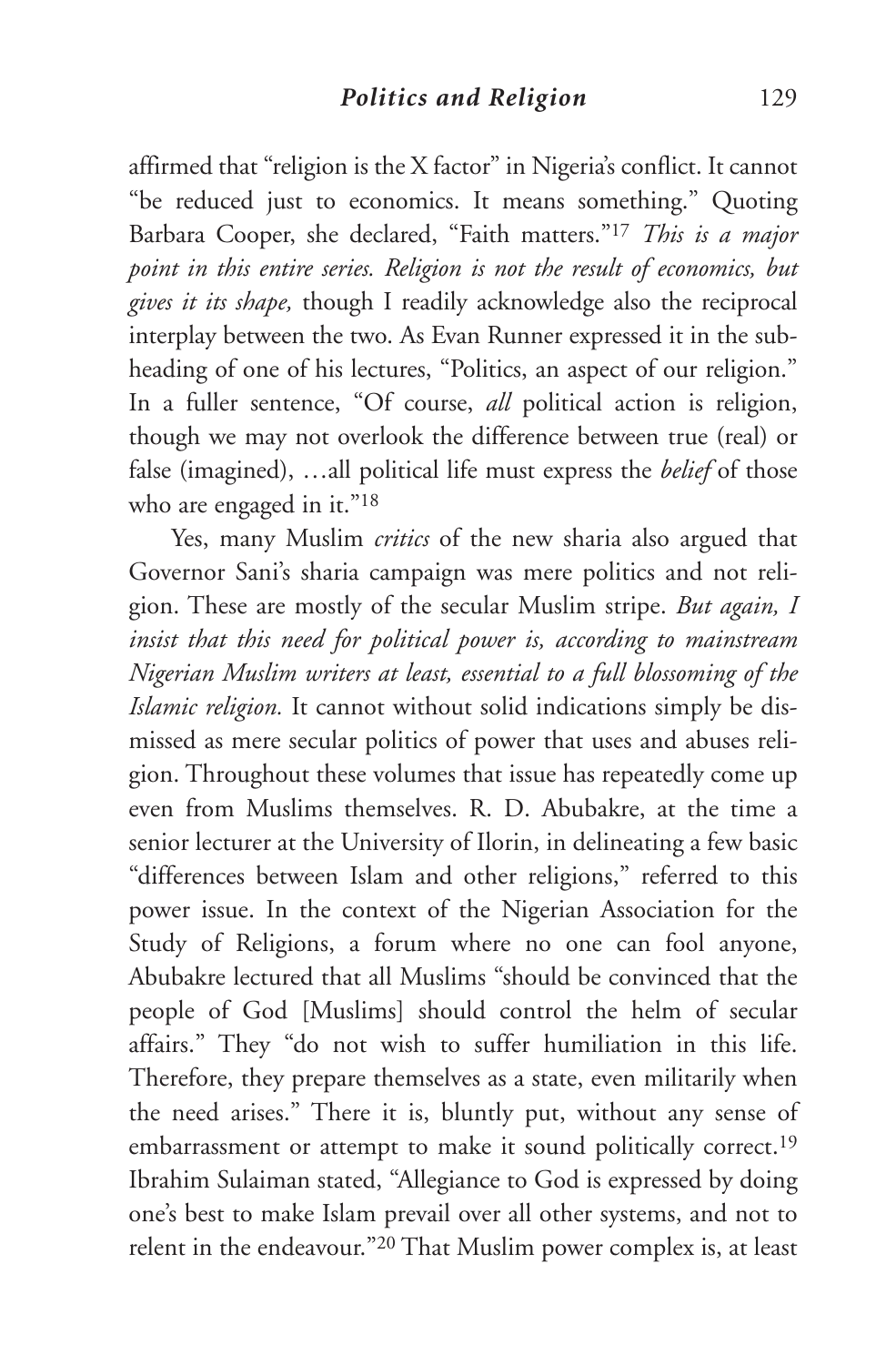in Nigeria, part of their *religious* complex. They have an inherent desire to spread Islam not only, but to have it gain control. Their ambition to dip the Qur'an in the Atlantic Ocean has been well publicised. The need for Islam to control has repeatedly been stated openly by Nigerian Muslims themselves.21 Muslim statements to that effect are scattered throughout this series.

This religious power complex is not confined to Nigerians. I also find it reflected in the British Muslim Institute's statement that "political and cultural subservience goes against their [Muslim] grain." That is also, I believe, the reason for the Institute's lament about the British people that "any assertion of the superiority of Islam or Islamic culture or civilization on British soil is not to be tolerated."22 In his Preface to Abul Mawdudi's *Human Rights in Islam,* Khurshid Ahmad wrote that a Muslim is committed "to strive in order to make [Islam] prevail in the world." Mawdudi was said to be "engaged in a grim struggle for the implementation" of this vision. 23

Many Nigerian Muslims, ex-Muslims and Christians emphasize the *religious* purposes and goals of sharia, including the play for power, as previous volumes amply show. Muslims themselves insist that all their politics and economics are about the advance of their wholistic religion. When they discuss the Muslim religion and its mission, it is clear that this includes goals that others normally associate with politics. When the Christians and Muslims in Yelwa in Nigeria's Plateau State were about to attack each other, Muslim lawyer and community leader Abdullahi Abdullahi commented, "That was the day ethnicity disappeared entirely and the conflict became just about religion."24 At least some ordinary Muslims not associated with politics also felt the Yelwa debacle was due to religion. *Hamamatu Danladi explained to Griswold, "The Christians don't want us here because they don't like our religion." She was right on, except that she failed to explain the reason: Christians are defending their turf that is being threatened by a Muslim jihad. It is not because Christians cannot live with another religion, but when*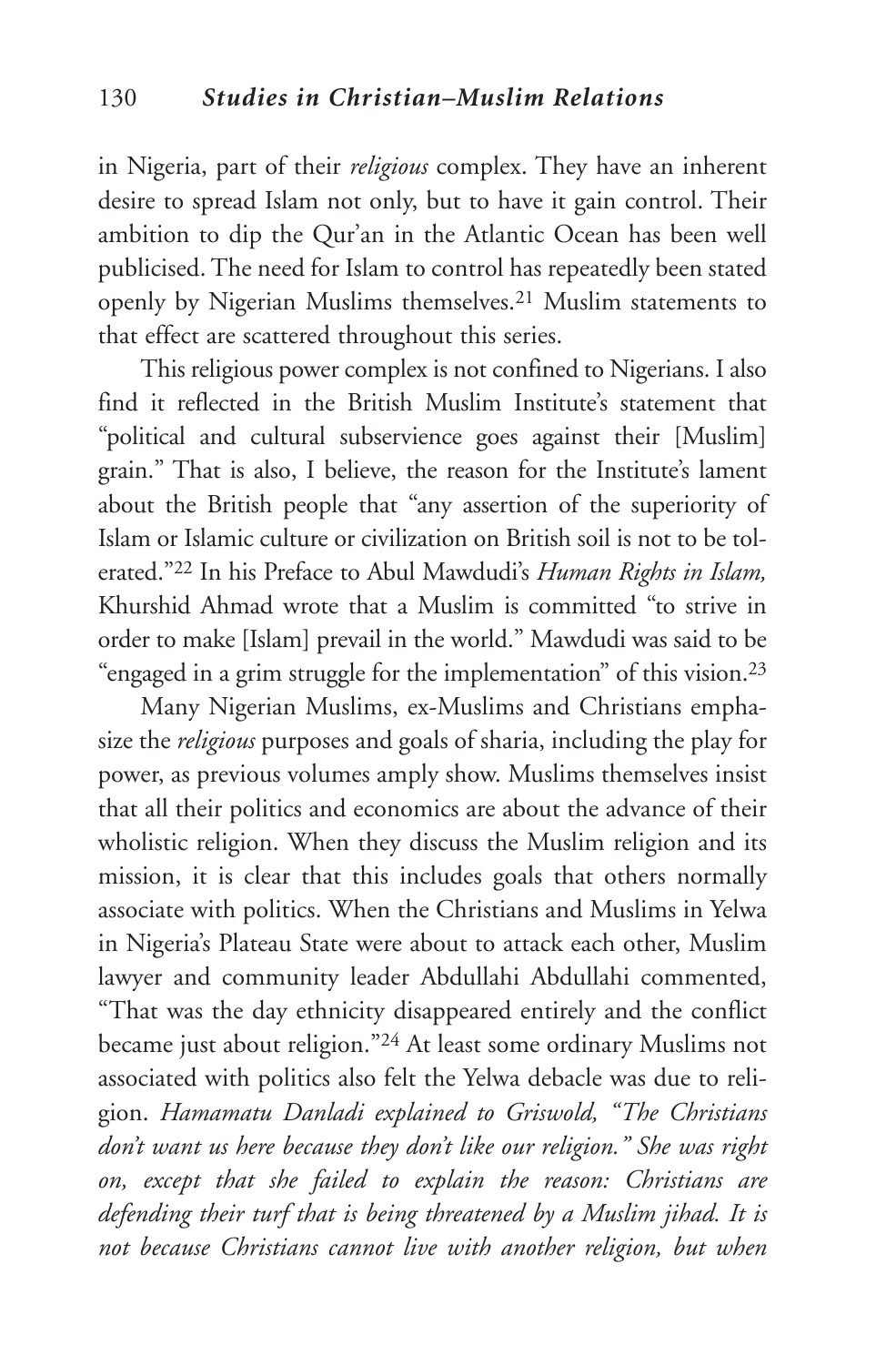*that religion comes packaged in jihad and with plans to take over the state and the country, then it is another question.*

Many Christians, including ex-Muslims, at least those not secularized at universities, insist on the religious basis of it all. Lamin Sanneh refers to the Muslim "imperialistic urge."25 Ambassador Tanko Yusuf was strongly aware of it and warned the world.26 In the 2004 Yelwa context Pastor Sunday Wuyep declared, "This is about religious intolerance."27 Few have been involved in as many fronts of the struggle as has former Governor Yohanna Madaki. In his capacity as lawyer to the Sayawa people, Madaki wrote a lengthy letter to Rasheed Raji, Military Administrator of Bauchi State, in which he insisted that, based on facts he enumerated, a 1995 ruckus was primarily religious in nature.28

*I fully concur that a combination of religion and politics can be lethal and, in fact, often is, but that does not have to be the case and, in fact, is not supposed to be the case.* Often sharia promotion appears on the surface to be purely political, but below the surface it is often deeply religious as part of *da'wah* and the Plan. A pious Muslim politician will use the insights of his religion in his politics to promote Islam, and by that he means a quiver of positives such as peace and tolerance—understood, of course, in his own Islamic way. That is, according to Islam, a proper relationship in which the political and religious have merged and work towards the same goals; it is not a matter of the one using the other. Many Christians view such a relationship between religion and politics as illegitimate and unhealthy. In Islam it is of the essence—as it is in the Kuyperian tradition. A person's politics is an expression of his religion, his *real de facto* religion that resides in his heart, of his worldview.

My response to those Christian brothers of mine who deny the religious angle or are mixed up about it, is that the ambition of "getting an edge over non-Muslims" may be defined politically, but, in the case of Muslims, it is at bottom a *religious* duty, part of the *jihad* or the Grand Plan. Lateef Adegbite, by any standard a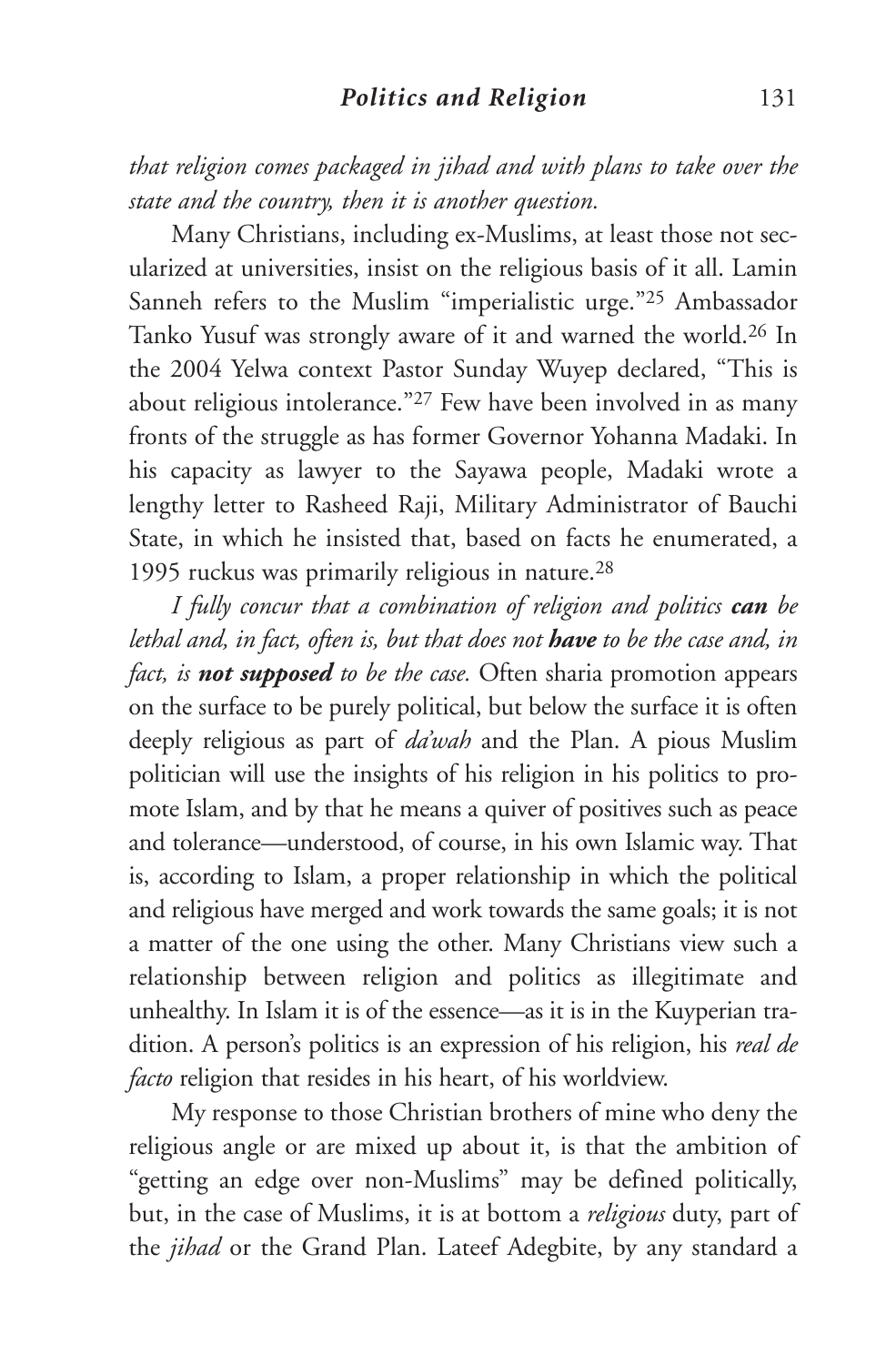moderate Muslim leader, observed that the streets of Oxford in the UK are full of women clad in *hijab.* He said it felt as if "Islam has taken over England." Then he added, "That is what we want in Nigeria."29 The meaning and the desire are clear. Remember Ibrahim Sulaiman's statement about Muslim minority status: "This involvement is essentially tentative in the sense that as long as Islam is yet to attain a clear-cut supremacy over every other way of life, no process of any kind can assume the stamp of finality."30 Why can Christians not understand this Muslim coalescence of the two, this merger or, better, this unity—or refuse to understand? Of course, the secret lies in their dualism explained in Volume 5, Chapter 5. I never tire of this contention that at bottom we are dealing with religious motivations that find their expression in the political realm.31 A perfectly straight-forward constellation. In fact, politics, like the rest of life, is *always* undergirded by religious belief, worldview or value systems. This is true not only for Muslims but for everyone, including secularists.

*There are at least three conditions necessary for Christians to understand and affirm this unity. (1) They are to reject their own semisecular dualism that forces them to divide it. (2) Christian leaders are to pick up the courage to distantiate themselves from the reigning spirit of academia, where it is politically incorrect to attribute anything more than a subsidiary role to religion. (3) Christian leaders are to reject ostrich politics that refuses to call a spade a spade.*<sup>32</sup> *Once these conditions have been met, Christians will be in a good position to start more serious negotiations with Muslims. Christians will then understand better what drives Muslims and are better equipped to meet them. It is quite likely that Muslims, recognizing that the old pussy-footing has been replaced with this new robust perspective and determination, will negotiate with more respect. They've been found out.*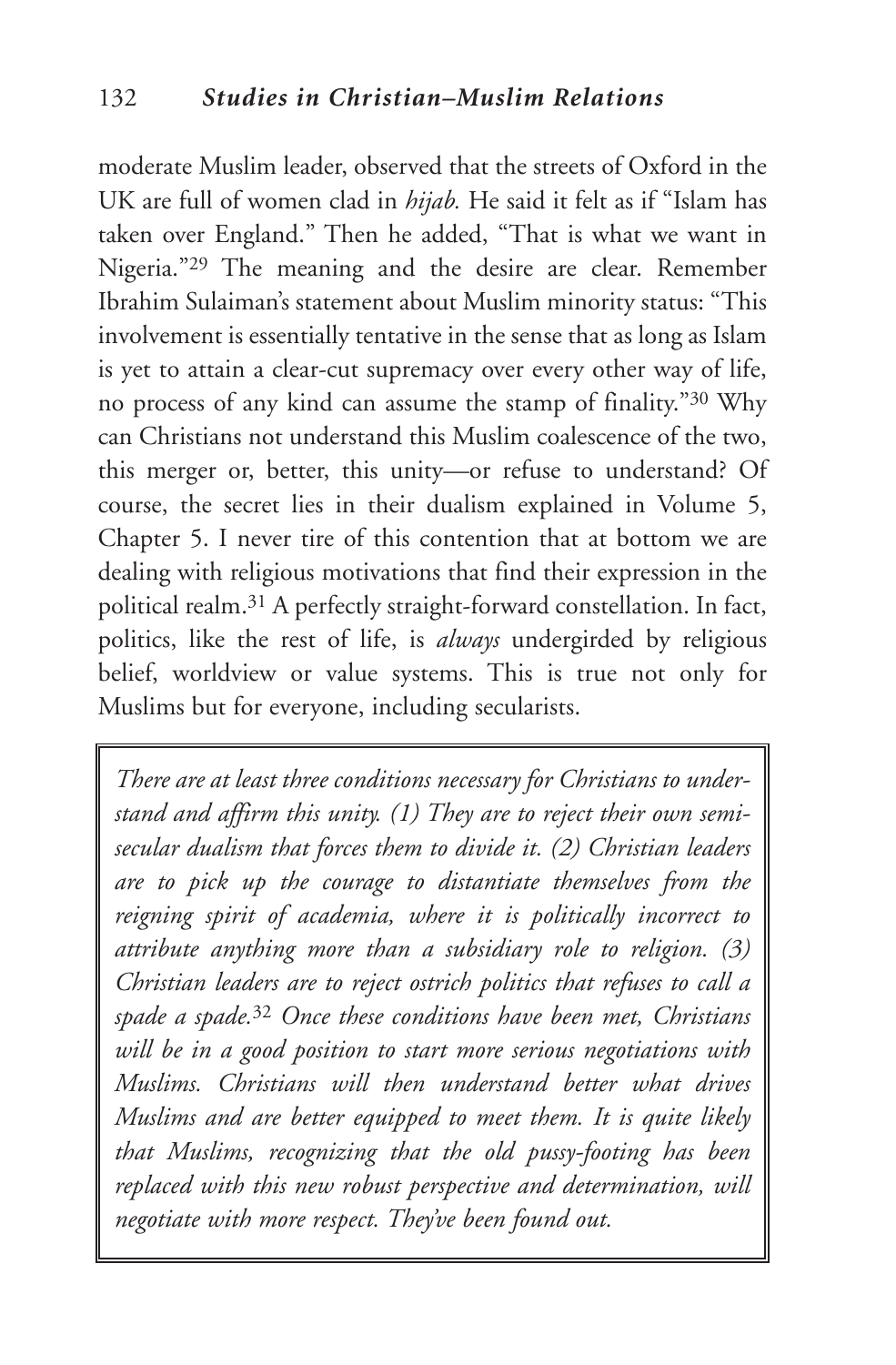Even if one were to grant that religion is not the primary motivation of sharia politicians, they could not have gotten anywhere without deep religiosity on the part of the people. As Marshall put it, "…sharia could be manipulated this way only if it is *already* popular among northerners and draws on the religious commitments of the population. Politicians can manipulate religious belief only if real…belief actually exists. An expanded sharia can be used politically only if it is already religiously grounded."33

And when you weigh all the factors honestly, then, deep down, the religious explanation is the only one that can account for all the factors involved. *That* is the spade that must be named—and *that* is the spade that must be tackled. It is the factor that trumps everything else—the pride and the glory, the blood and the gory, the unilateral attitude that motivates Nigerian Muslims to claim rights and freedoms they deny Christians, their refusal to acknowledge their own oppressive policies in their recent history. It is all driven by their version of Islam, that most glorious truth of Allah that is their duty to impose on the country and the world—for the militants, by hook or by crook. Nothing may stand in its way. Depending on the situation and on the Muslim group involved, the methods used may vary from peaceful democratic infiltration to outright violence, from the irenic Mohamad Rachid of Vancouver to Bin Laden, the icon and personification of terrorism, but spread it they must. In the face of this, for some, everything is fair game; every consideration that could delay or divert, whether ethical, political or material, is to be overridden. After all, when you have something as precious as Islam, you are doing everyone a favour by spreading it, even by force and violence.

The above does not mean that every Muslim is pushing and possessed by a heart burning to have it happen. Millions are only nominal and cultural Muslims who want peace and order to make their living and raise their families. Others are deeply pious and spiritual Muslims who are personally too busy to be concerned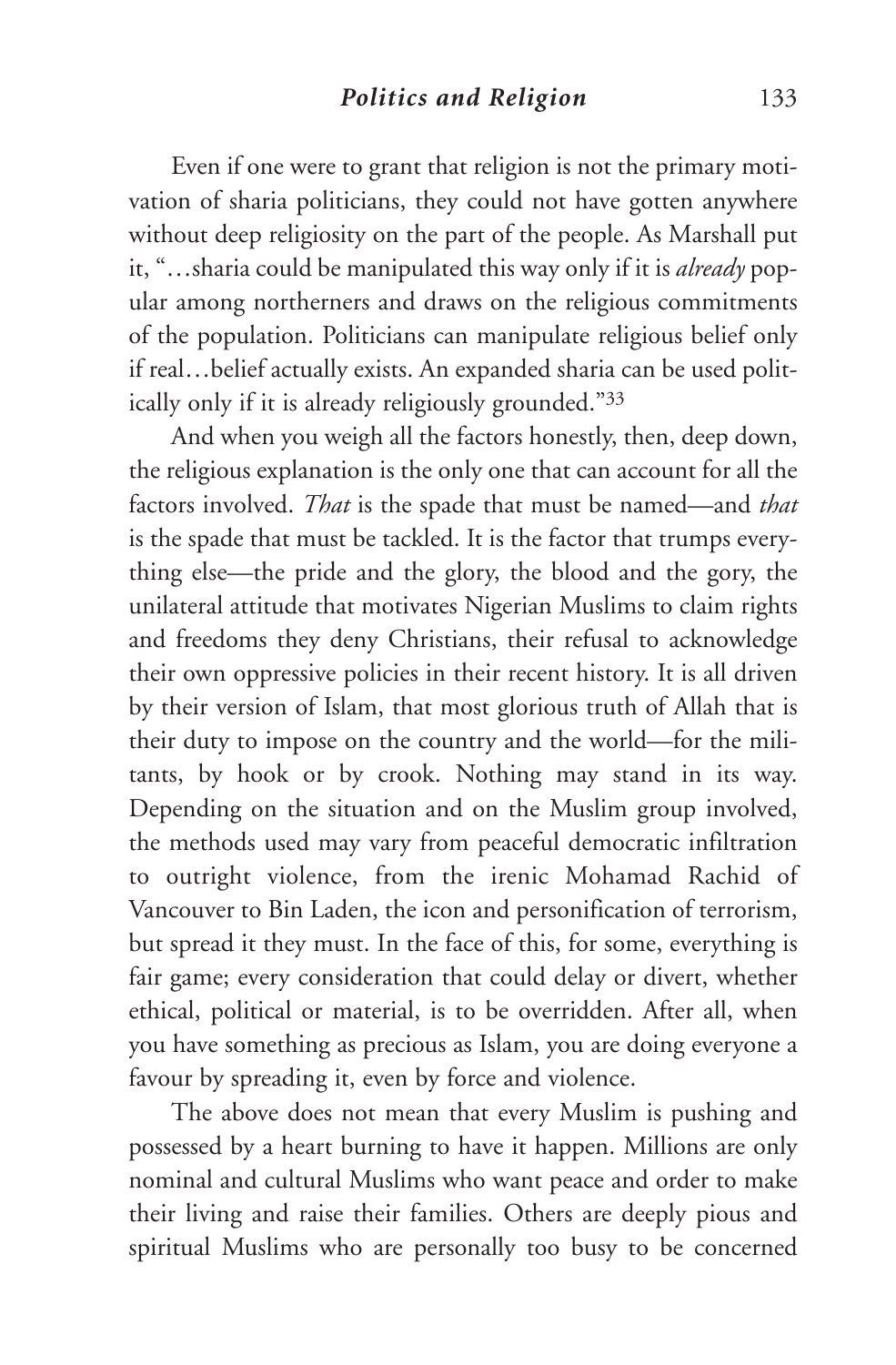with strategy and politics. However, everywhere there are leaders and strategists full of zeal for *da'wah* who will push relentlessly and usually enjoy the often unspoken support and respect of the *ummah* on whom they can count when the chips are down—or when either the West or Nigerian Christians act up.34 Whether or not this attitude represents classical Islam, it is found among Muslim communities everywhere.

I am not absolving Christians from all blame for Nigeria's fracas. At times tribalism has overpowered their hearts or the settler-nomad struggle has trumped their Christian graces. Tiredness, fatigue and anger over Muslim abuse has dimmed their better judgement. The human urge for revenge is never far below our veneer and has more than once been triggered in the form of "Christian" militia or just plain wild rampage. Defending their own turf to prevent it from slipping into Muslims hands is the major trigger for occasional violence. And then you have the moneyed manipulators who can easily tempt poverty-stricken unemployed youth to serve as their shock troops. There are so many factors, not the least of which is religious persecution and harassment, that have led to Christian violence. The fact that Christian leaders are giving the green light by their re-interpretation of the famous Jesus quote about turning the other cheek reduces the resistance to revengeful violence.35 But I firmly insist that none of these reactions have their roots in the Christian religion. These are responses in *spite* of Christianity; they are not the result of Christianity. And though most of it can be understood even sympathetically, often it cannot be approved.

I have said earlier in this chapter that the Nigerian Muslim resort to violence is due to their religious orientation, which, according to their own testimony, includes a need for power and control. They have that relentless *da'wah* pushing them on and that *jihad* complex, however mildly you interpret that or spiritualize or personalize it. Then you have that pride in their religion and in that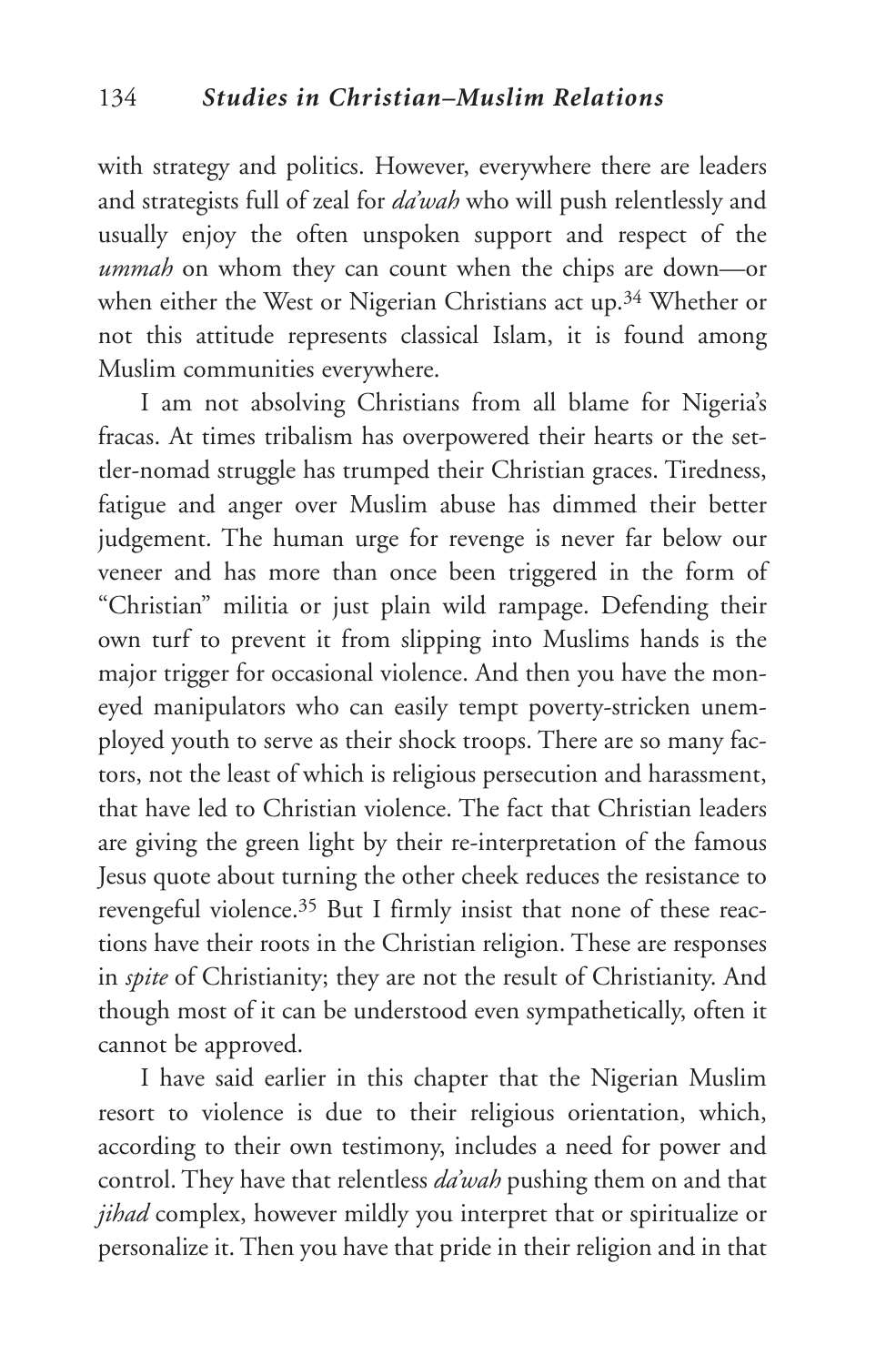beautiful sharia along with their awareness that they have the obligation and right to widen their circles. No man has the right to resist the encroachment of all of that. Of course, in addition there are the Muslim reactions to colonialism, secularism and the undercutting of their sharia that brought anger in their hearts as well and all of its consequences. Much of that can be sympathetically understood. But …..

## ▲ *Introducing New Church-Government Formula* \_\_\_\_\_\_\_\_\_\_\_\_\_\_\_\_\_\_\_\_\_\_\_\_\_\_\_\_\_\_\_\_\_\_\_\_\_\_\_\_\_\_\_\_

To begin with, I need to explain some terminology. I am writing about both Christianity and Islam, about both church and mosque. However, when talking about the relationship between religious institutions and government, I have succumbed to the simplified phrase of "church-government" or some variety of it, rather than the more clumsy "church/mosque-government." I feel justified doing this because I have noticed that Muslims also use that term, even when talking only about mosque and government. This terminology has become shorthand for the relationship of any religion to government.

I want to draw to the attention of Muslims, especially to the militant amongst them, that they cannot claim that all of Islam has always insisted on the close relationship of religion to politics. There are, of course, the much-berated "secular Muslims" in Nigeria.36 As Mohamad Rachid expressed it: "Since Islam is a way of life, it is very difficult to separate politics from religion. But this is theory. In practice the two have separated a long time ago. However, the two influence each other profoundly."37

Though not prevalent in Nigeria and certainly not enjoying mainstream status, there are deep currents within Islam that *favour* such separation *in principle.* Lamin Sanneh discusses the views of a classic "hard-nosed student of political science," al-Fakhri, in a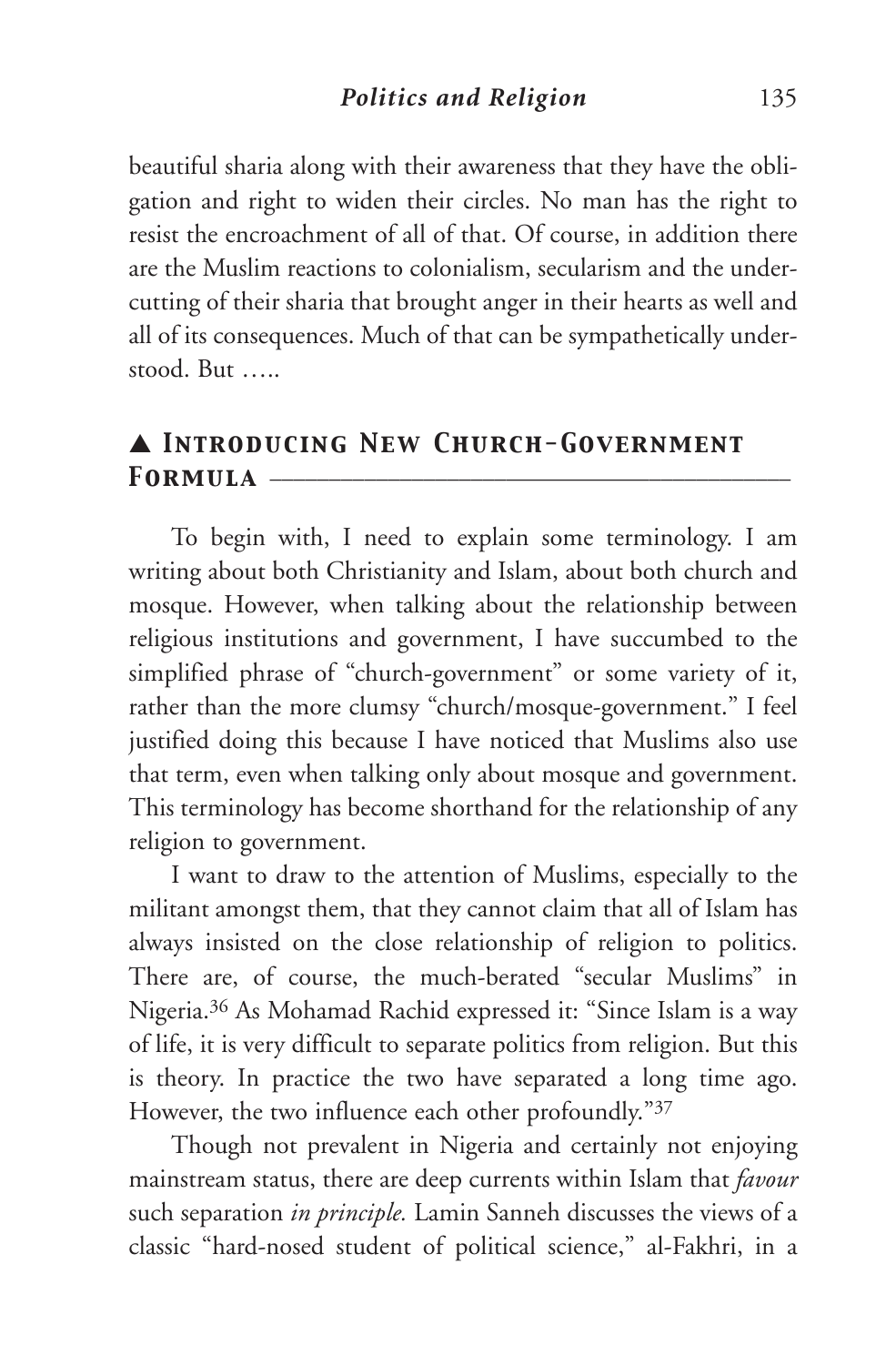book he published in 1302 A.D. Al-Fakhri "emphasizes the complex and unpredictable nature of human affairs…that requires compromises, prudence, wisdom, and above all flexibility." There is a "complex relationship between Islam and the state" that defies the easy definitions and ready formulas with which especially the militants operate. Sanneh often appeals also to Ibn Khaldun, who, summarizing the views of his predecessors, "cautioned against the uncritical mixing of religion and worldly affairs, lest we 'patch our worldly affairs by tearing our religion to pieces. Thus, neither our religion lasts nor [the worldly affairs] we have been patching.'" Khaldun considered "theocratic claims…simplistic and lacking in historical realism."

In our own day, Indian scholar Asghar Ali Engineer casts some doubt on the need for a close relation between Islam and politics. He writes, "Popularly it is believed that in Islam, state and religion cannot be separated. It is more of a theological and historical construct rather than a scriptural injunction. It is true in the sense of Islamic values, which must be associated with the state."38 Akbar Sallahudin Ahmed, a Pakistani scholar described by BBC as "the world's leading authority on contemporary Islam,"39 writes about Tablighi Jamaat, a Delhi-based missionary organization said to be "the most popular reform movement in the Muslim world." It is a mission organization that is "spreading Islam and working in mutual love and harmony. They scrupulously avoid politics."40 Entries on the internet also strongly emphasize its apolitical nature. The British Muslim Institute warns against too close dependence on government. "Experience tells us that financial freedom, indeed strength, must be an essential part of our strategy. Some Muslim organizations in receipt of grants from public funds have had them stopped" and then find themselves in a crisis. The Institute concluded from this experience that "we must mobilize resources and raise funds within the Muslim community on a large scale" in order to carry out all the projects discussed in their Manifesto.<sup>41</sup> Note the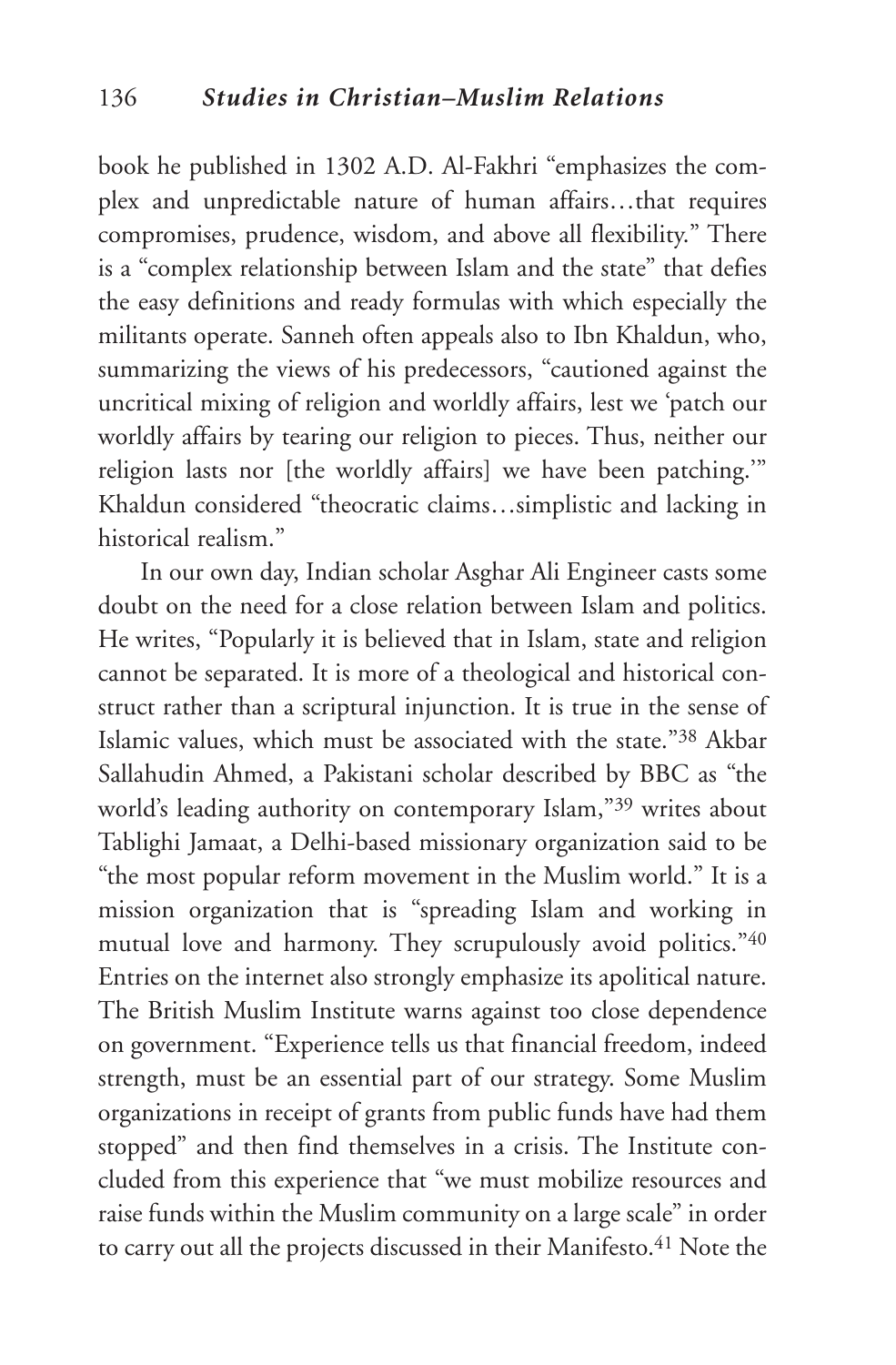role of experience here. Though Islam generally envisions very close financial ties to government, when experience leads to second thoughts, when they do not control government, experience may trump tradition. That same experience also has led some Christian organizations in North America to reject government funds, for experience has taught that government money brings government interference, creates dependence and reduces freedom of movement. Both religions have to be continually on their toes to prevent such a relationship.

*This means, among other things, that Nigerian Muslims should relax their insistence on close government ties and reduce their dogmatic demands from it. There are times and places where such ties and funds are not recommended, in fact, dangerous. It is clearly not Islamic to ignore experience and not un-Islamic to insist on looser ties with government. Awareness of these historical factors may help create a more relaxed atmosphere in Christian-Muslim negotiations.*

Sanneh provides us with a number of pithy questions and aphoristic statements that, while they may not constitute solutions, do suggest some limitations and parameters that should prove useful in the quest for solutions. I ask that you think through each one of them carefully. Sanneh will prod you and challenge your thinking. If some prove too difficult or too vague, simply move on. Here we go:

- *• Is the secular case for the separation of "church" and "state" adequate as a response to the public appeal of religion in Nigeria, and, conversely, is not the Islamist case for sharia law too sweeping a remedy for a pluralist society?*
- *• The moralization or absolutization of the state as sacred and immutable produces political despotism in the public realm, but it also causes harm in the religious realm, where it encourages and*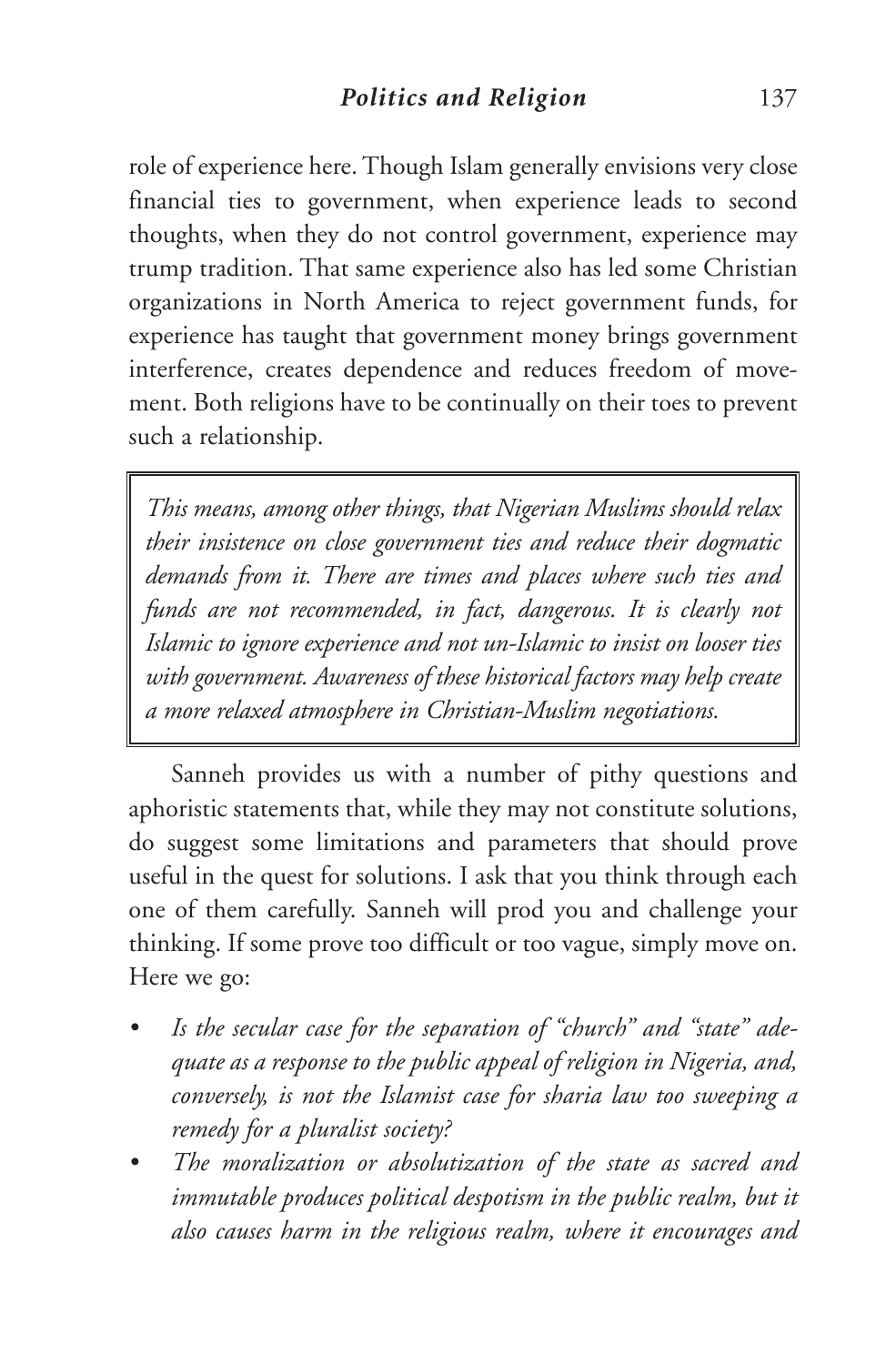#### 138 *Studies in Christian–Muslim Relations*

*rewards opportunism and silence—in effect where it achieves the relativization of religion. On the other hand, holding the state to the universal moral standards of human rights, human dignity, the rule of law, respect for the family, social security…, will make for state effectiveness.*

- *• The state may not disallow religion for the same reason that it may not prescribe it: In Africa, religion is too fundamental to life for the state to banish it from the public realm just as it is too important for the state to co-opt it merely.*
- *• Between politics and religion we need, not a barrier of separation, but a safety net of their common interest.*
- *• The…challenge of the separation of church and state demands that we allow a degree of interdependence between them. Too much is at stake in the importance of the state…to allow it to fall victim to Enlightenment [secular] scruples about a rigid, immutable distinction between religion and politics…."*
- *• A church-state integration is a threat to civil society, so that in one move of state capture of religion, the brakes are removed from political excess….*
- *• Church and state are involved in a common endeavour for the reason that religion is too enmeshed in life for us to privatize it, and politics is too involved in questions of justice and morality for us to leave it exclusively secular [non-religious], though historical experience suggests that integrating the two damages both of them.*
- *• Governments that take a short-term view and anoint themselves with religious warrants subvert themselves, and religion that bests its claims in the state instrument damages its long-term authority.*
- *• We need the safety wall of separation to tame the state and to create public space for religion and for a culture of pluralism and minority rights.*<sup>42</sup>
- *• Religion may be too important for the state to ignore, but it is too much so for the state to enjoin it. Similarly, the state is too central*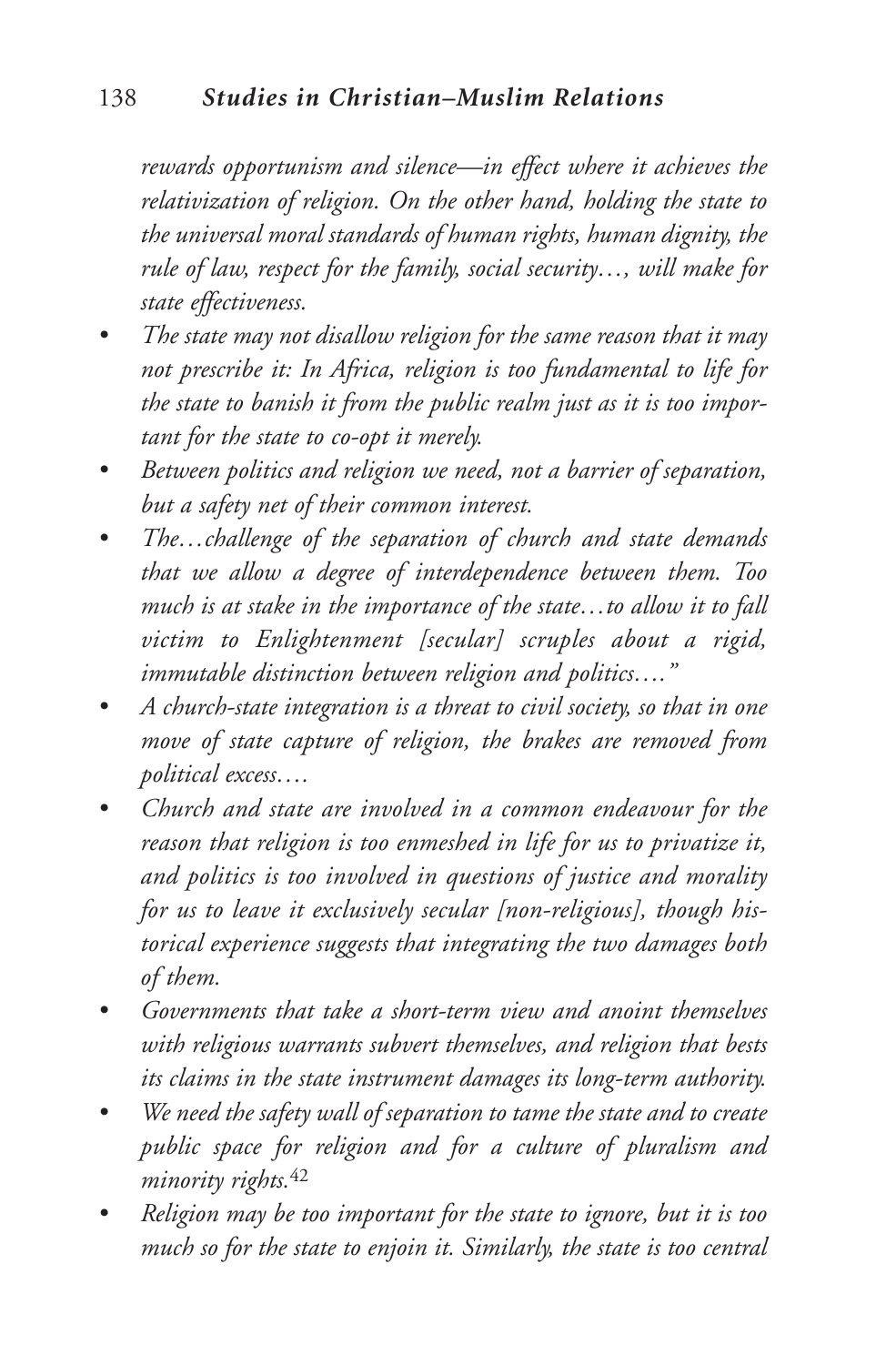*to human interests for it not to overlap with the religious domain, but it is too contingent for it to behave as revealed truth.*

And here is a real gem that Northern Muslims and Middle Belt Christians need to ponder for themselves without immediately pointing at each other:

- *• Under the right conditions, including when religion has been thoroughly domesticated as cultural identity, the ethnic state can become the opiate of the people, an intoxicating infusion of sentiments of national transcendence in defiance of logic and history.*
- *• Politics as religion redeems no more than religion as politics.*<sup>43</sup>
- *• The results are all the same whether religion is a state idea or the state is a religious idea. However church and state may be combined, an identical fate awaits them….*
- *• Actions of political expedience must be qualified by moral norms, but moral norms must not be qualified by political expedience.*
- *• If means and end are…interchanged, then expediency and moral truth would fuse and result in tyranny. Therefore church and state should be separated…for practical mundane reasons but also for exalted religious ones.*
- *• Referring to Thomas Jefferson, one of the pioneers of the American state, Jefferson fervently supported separation of church and state ("divided we stand, united we fall") not because he opposed religion…, but because he feared that government would use religion to bolster its despotic powers. Religion was at its best, he argued, when it did not feel the necessity to compel compliance….*<sup>44</sup>

The total impact of these assorted quotes should alert Muslims against the tendency of some, especially militants, to insist on too close an identification of any religion with the state. After extensive historical and theoretical discussion, Sanneh predicts that failure to maintain a distance will end up in the demoralization, if not demise, of both.

Though I propose an alternative below, I want his formula to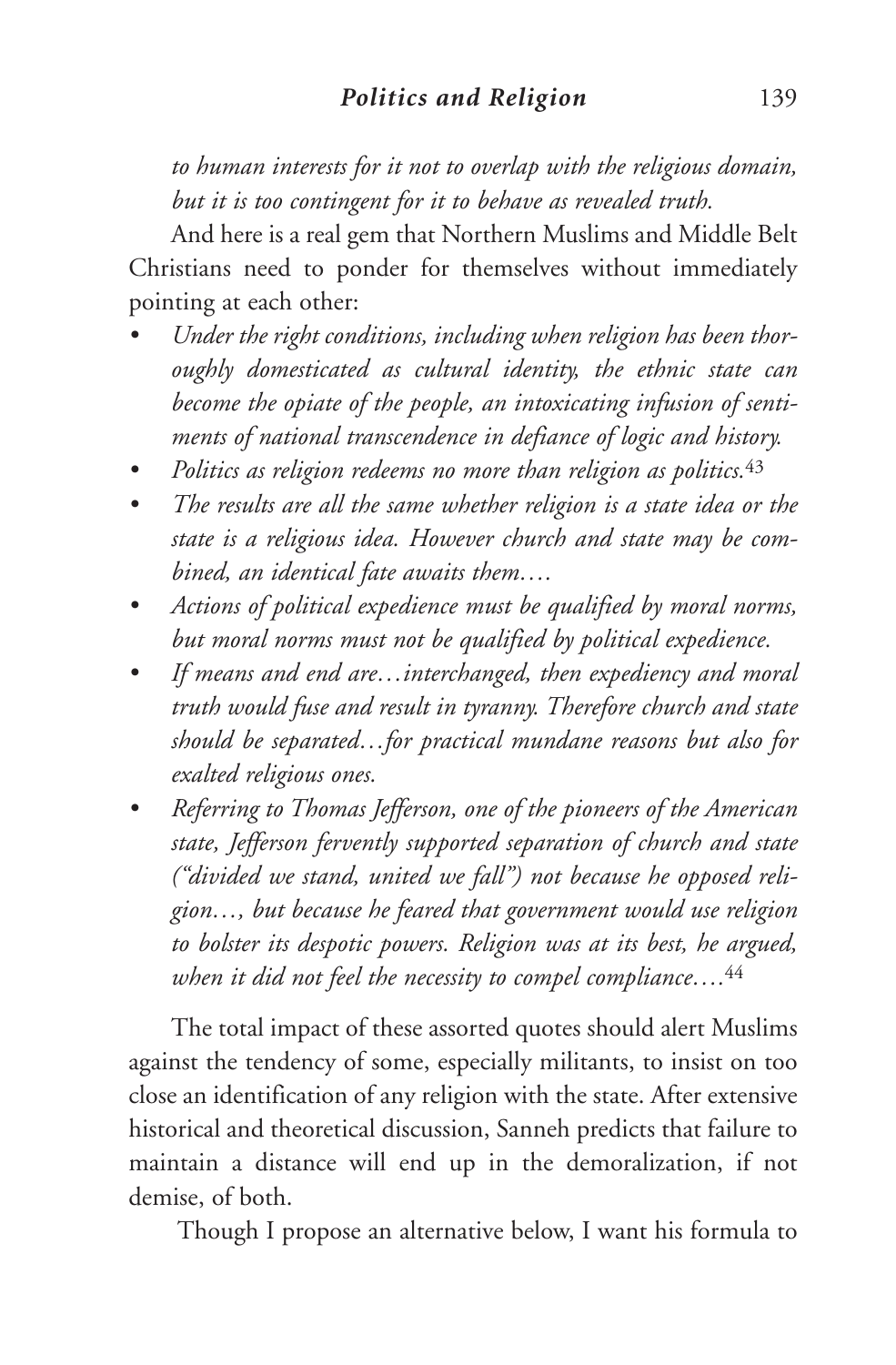be well understood and considered during the negotiations. It is really a "soft," adjusted but not clearly defined version of the classic Western formula of separation of church and state. That formula has been too successful to be ignored or rejected offhand; it even has been practised for different reasons by Muslims, some noble and some ignoble, namely to avoid religious accountability. Where it is skewed towards the establishment of one particular worldview such as secularism as in contemporary Canada or Anglicanism in an earlier Canada, it creates serious problems and dissatisfaction. When you contrast the various ways in which it is applied in different countries, it becomes obvious that even within this separatist formula there is room for variation.

Nevertheless, all that said, I ask whether this formula is appropriate for the Nigerian context. "Separation of church and state" became an important formula in the context of American constitutional development, where the concern was competition for establishment status among *Christian* denominations, that is, in a mono-religious situation. Some wanted to have establishment status as they did in Europe. To bring equity into the situation, that formula provided the solution. No established denomination with special privileges at the expense of others. All held at equal arm's length; all equally separated.

*It must be noted clearly that this separation does not necessarily arise from secularism as many Muslims seem to think.*<sup>45</sup> Even the antisecular Kuyperian tradition insists on it. The movement arose in protest *against* the secularism of an oppressive state church dominated by a secular government. It needed the separation for space to breathe and to respond freely to the Scriptures without the oppressive limits imposed on them by the church-government coalition. The Muslim argument that church-government separation is due to secularism is patently wrong.

Do understand that this is a discussion about the church as *institute* and its relationship to the government, not about the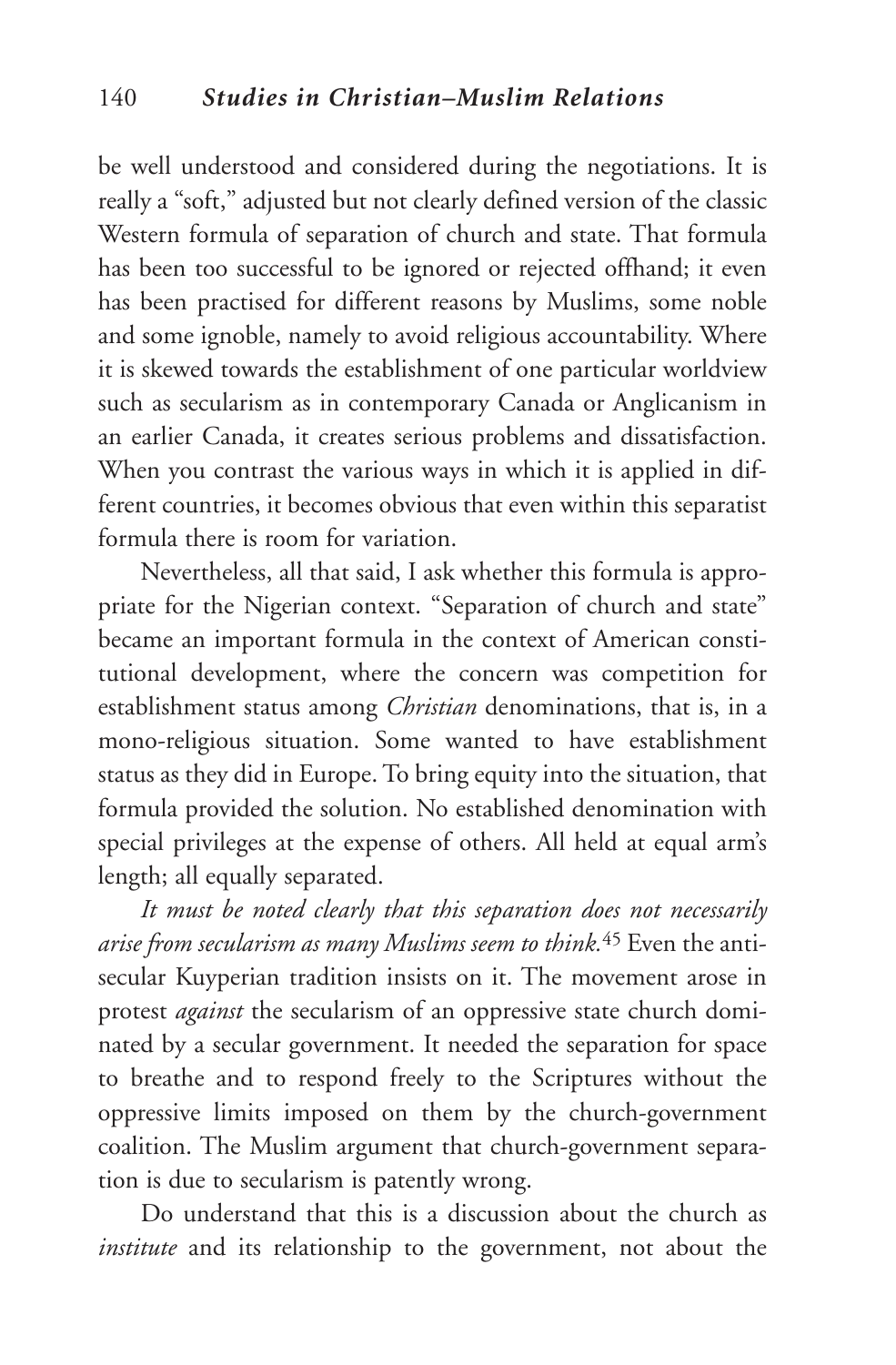church as *organism*, that is, religion as a whole and its relation to both government and politics. If you go back to Sanneh's statements above, you will find considerable confusion there about what to separate from the state. Ignoring the distinction always causes confusion. The sum total of his statements seems to be an identification of institute and organism. We have seen in Chapter 4 that this leads to clerical and ecclesiastical domination of Christian life in the world. Though Sanneh has become Catholic, I am not sure he intends to promote such domination.

Philip Ostien and his co-authors of *Comparative Perspectives on Sharia in Nigeria* correctly observe that Nigerian Christians tend to favour the separatist view. However, the main reason for this tendency is not, as they suggest, *first of all* their false impression that it is the dominant pattern of the "Christian" West. <sup>46</sup> There are two other main reasons. The first, in contrast to Kuyperians, is their secular dualistic heritage. Thus Muslims are partially right. The second is the Christian experience with Muslim pressure and plans to take over the country. This experience has led them to conclude that separation will give them the necessary breathing space and reduce the pressure.<sup>47</sup>

*In Nigeria it is an issue between two religions with almost opposite ideas about their relationship to the state: most Christians preferring separation, at least, theoretically, and Muslims preferring near merger. The issue between them is really equality of access and status rather than separation. This Nigerian situation leads me to the question whether we should replace the prefabricated historical and foreign formula "separation" with that of "equality of status, access and rights." I am suggesting a change of formula that would allow more space for negotiation and compromise. "Separation" is too stark a formula, especially for Muslims, but also for the de facto practice of Christians, even if applied equally. If the Constitution were to insist on equality of status, access and rights,*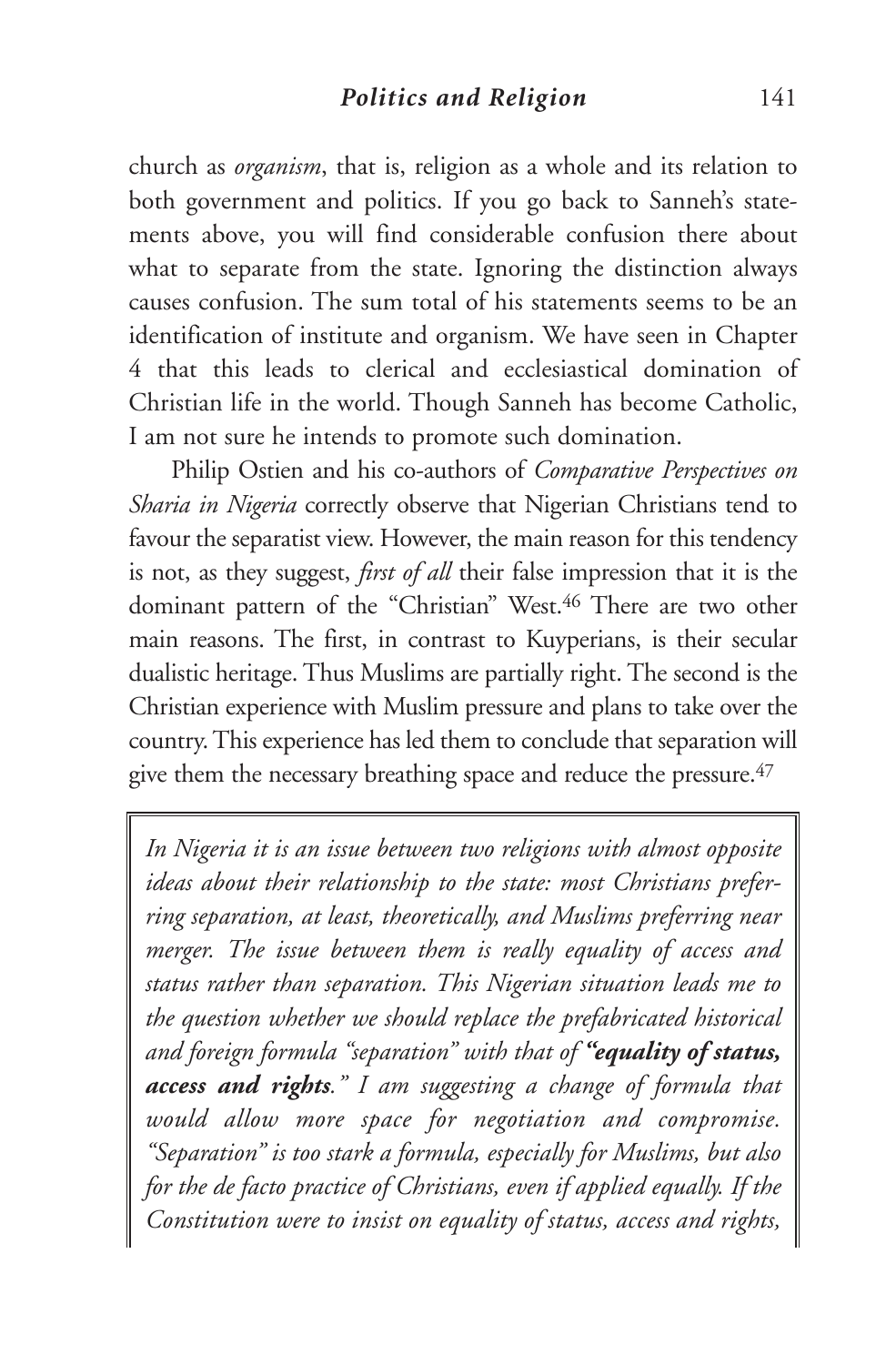*then governments would have room to determine the exact shape of these three elements in response to different and changing circumstances. I so move to have this considered seriously as an alternative parameter formula.*48

Actually, that is essentially the recommendation of several Christians and Muslims. Back in the days of the first CA, Adeolu Adegbola of the ICS recommended a similar formula offered by the Muslim Justice Sambo as "the most plausible interpretation." Ibrahim Gambari argued that the state "should treat all religions equally." Danjuma Byang preferred the two extremities of this formula. Either both religions have their institutions funded by governments, provided it is done evenhandedly, or the umbilical cord is cut and religions are completely and equally on their own.<sup>49</sup> At the Second International Conference on Christian-Muslim Mutual Relations held in 1995, both Christians and Muslims agreed that "the Government should officially recognize the country as a multi-religious rather than a secular state, where no religion should be favoured at the expense of others."50

It should be understood that my proposed formula is not what currently obtains. Most Christians advocate secularism and that means, according to Wilson Sabiya for one, that "the state should keep clear of involvement in religion."51 However, *in reality*—and please note this well—quite a number of Christians, even among those who favour the Sabiya formula in theory, would feel uncomfortable and restricted with the straight separation formula. It is only when they argue about sharia and other Muslim issues that they insist on separation. Once they get away from that into other concerns, they want very much to have church-government cooperation, especially when it comes to funding, including that of church buildings. The new formula would take the tension out of a contradictory situation and allow for a wider range of options.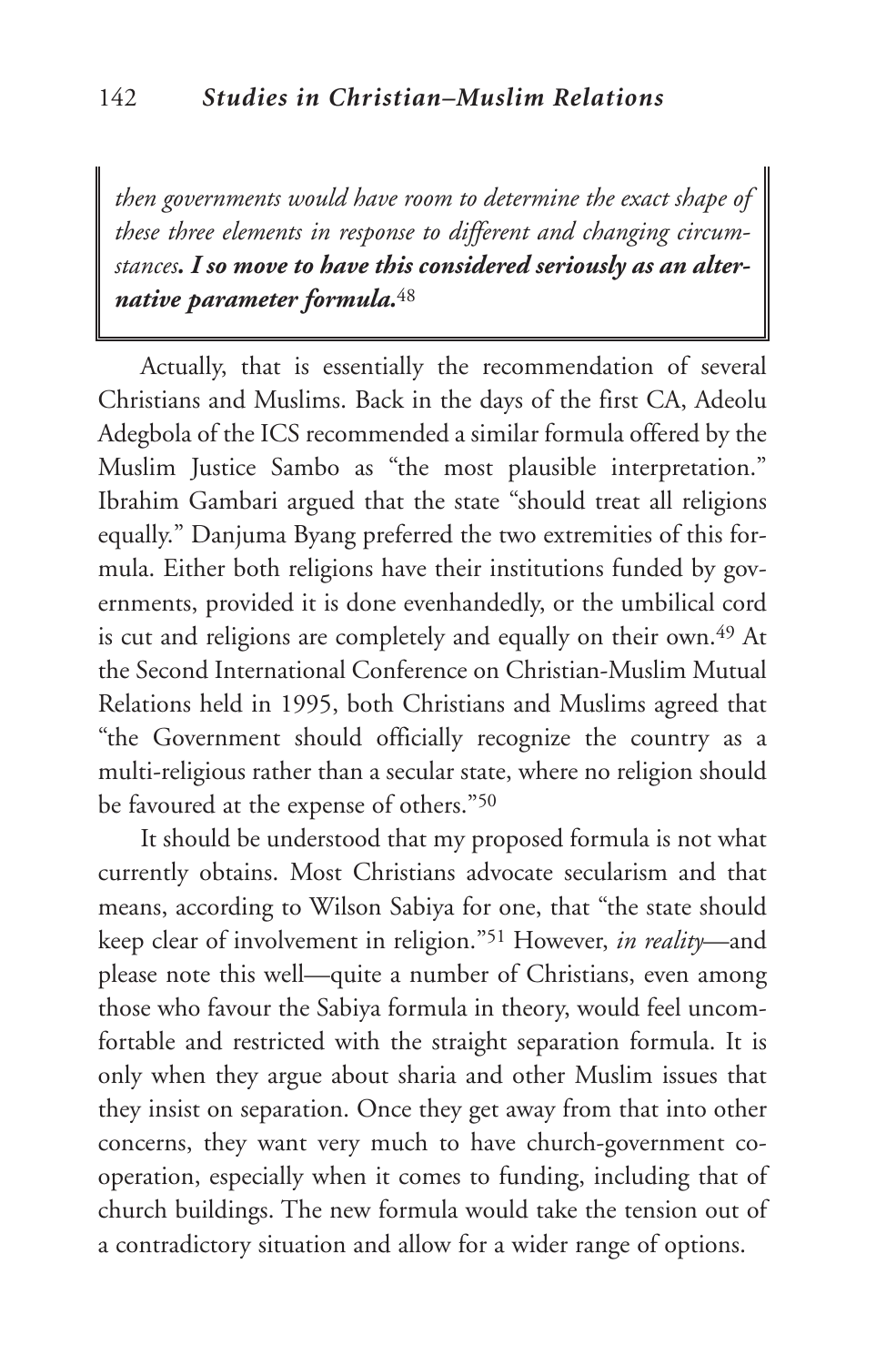Muslims, of course, though not unanimous, have generally preferred closer relations between mosque and government than most Christians. Nigerian new sharia proponents favour a very close relationship in which government almost serves as a Muslim tool. But whereas most Nigerian Christians and Muslims are ready to hold out their hands for government dole outs, remember that the British Muslim Institute warned of their experience that dependence on government reduces both strength and freedom. Hence, they decided to mobilize their own resources to carry out their plans.52 I believe that my proposed formula can accommodate most Muslim demands.

## ▲ *Church-Government Relations: Practical Problems* \_\_\_\_\_\_\_\_\_\_\_\_\_\_\_\_\_\_\_\_\_\_\_\_\_\_\_\_\_

George Ehusani, at the time Secretary General of the Catholic Secretariat of Nigeria, wrote strong words about poor governments and fat office holders. He demanded that "peaceseeking Nigerians and civil society…take the elected representatives of the people to task." All officials from President through governors down to LG chairmen must be challenged by "the saner elements in our society." He bravely declared that he held President Obasanjo and others in power responsible for the country's problems.53

Well and good. But in a country where people take their religious leaders very seriously, these leaders must do more than write articles and publish communiqués full of *dogon Turanci* [fancy English]. The perpetrators of violence, riots and corruption are members of church and mosque. Some decades ago, COCIN dared to place a polygamous governor under discipline. It was a start, but that courage should have been extended to include the gubernatorial perpetrators of injustice and corruption.54 COCIN and Ehusani, you sound brave, but more needs to be done by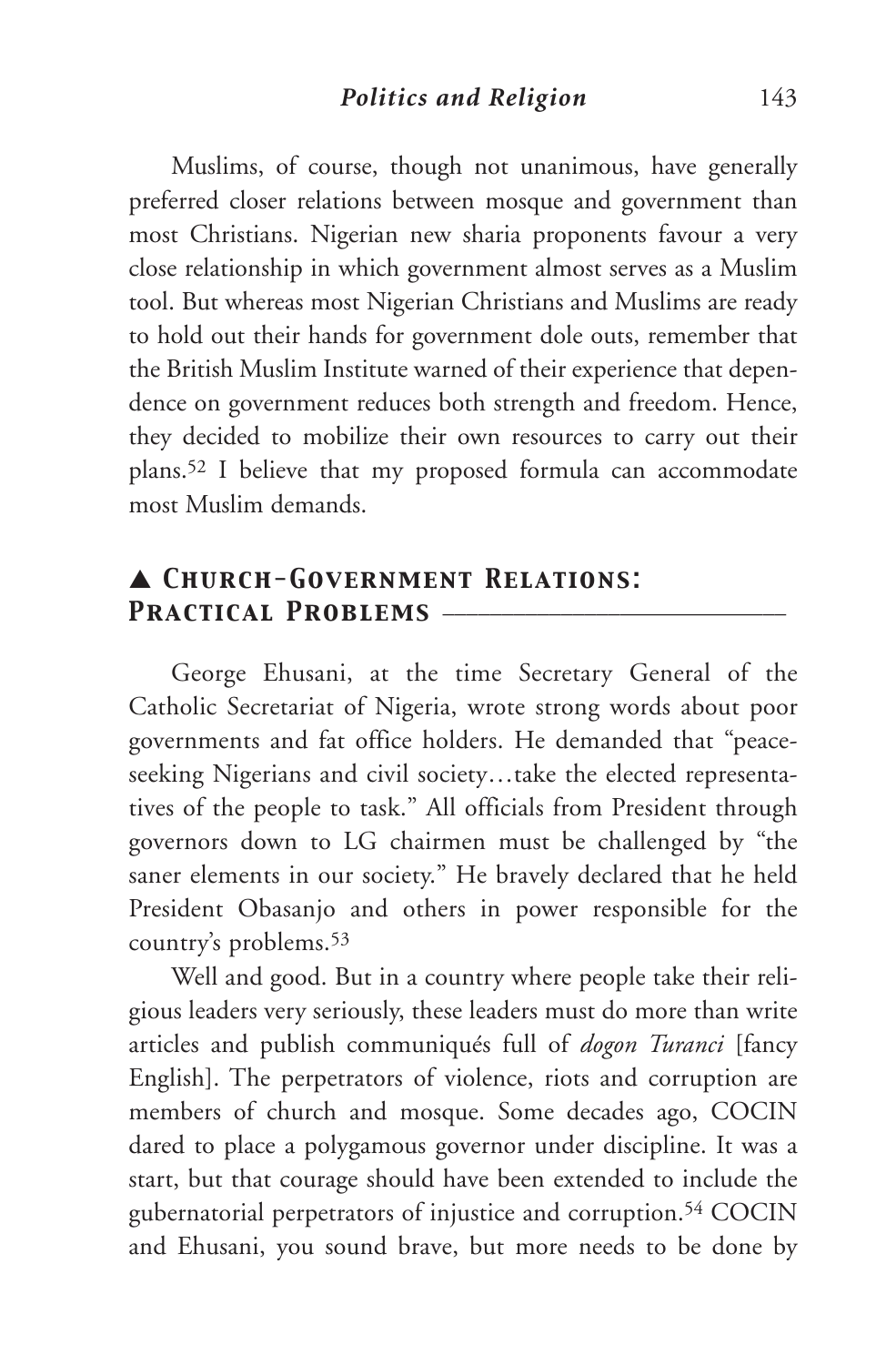leaders of both religions without fear or favour. Remember, it is often said that barking dogs don't bite! Neither do communiques and other token gestures clean up corruption or erase oppression. The question must be asked: Are religious leaders too close to the Government? This could be more of a problem at state level than at federal, especially in Northern Muslim states. Might governors of Northern states be too involved in *da'wa* or *jihad?* Might religious leaders in some states be so close to some governors that they do not feel free to challenge them? Or, vice versa, might some governors be too timid to call religious leaders to order? Might religious leaders sometimes be bought over by grants or gifts from government or governor? With reference to Christians, might the relationship between them and government in Plateau State especially be too cosy to be healthy, so cosy that the church does not feel free to be publicly straightforward with member-governors known to be corrupt? The arrival of the German evangelist Reinhold Bonnke and his subsequent revival ministry in Plateau State had all the marks of an extremely cosy and comfortable relationship between Governor, the Gbong Gwom—the Chief of Jos— and the churches.55 Are church and mosque distant enough from politicians to rebuke them when necessary or even publicly oppose them?

COCIN found itself in a special pickle when three major Plateau gubernatorial contenders were COCIN members, but they fought with each other like everyone else, berated each other, accused each other, lied to and about each other*.* In such a case, how should a church minister? Though COCIN may have acted behind the scenes and, I fully suspect, must have had vigorous discussions among its leaders, I am not aware of any *public* action on her part vis a vis the *public* misbehaviour of her powerful and elite sons. And what of the local congregations to which these politicians belonged? Did they dare to discipline their prominent sons of whom they were probably and rightly proud? The situation was not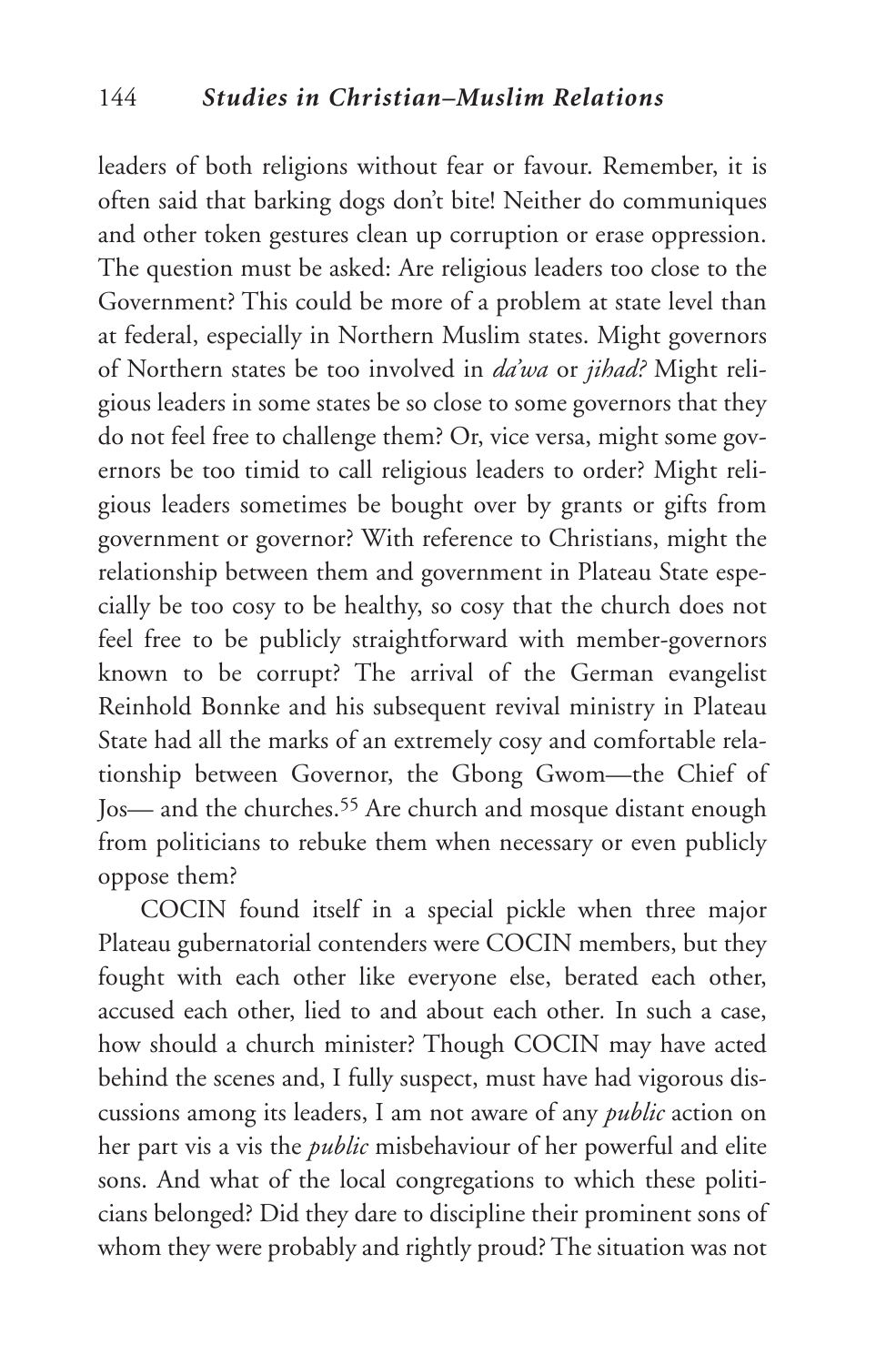helped by the dualistic mission heritage. So much friction between the demands of the traditional worldview and the new. So much new ground to be explored. Where but in Nigeria does one run into such complexities and challenges?

But COCIN is not the only church with church-government challenges. Taraba State had a United Methodist pastor as the longest-serving governor in the country. At the close of his last term he was apprehended for corrupt practices. Did his church not know? What did they do about it? One prominent church leader from Taraba confessed to me that the Tarabian church as a whole did nothing to challenge their colleague on the throne. Instead, they acted like "sycophants" and thus became accomplices to an oppressive regime.

During the BZ days, Gaiya Musa, an ECWA pastor and academic, suggested that pastors should get involved in actual partisan politics if they feel led to do so. He based his assertion on the OT stories of Nehemiah and Ezra. Without going into detail, I find his reason to be based on a weak, literalistic and ahistorical reading of the Scriptures. In addition, most denominations, including his own, disapprove of their pastors entering politics, not because politics is evil but because it is not the job of a pastor. Besides, a political pastor tends to bring political division into the church. The church should support its members in politics but not its pastors. Musa's other proposals are fine as far as they go, 56 but they do not go far enough. His recipe may be typically Evangelical, but is too thin. I urge the brother to develop a broader and more mature worldview along the lines of these chapters.

Apart from the above paragraph, I hardly dare to go beyond highlighting problems and asking questions for people to consider. This is a place where it would be easy to enter as a bull in a china shop*.*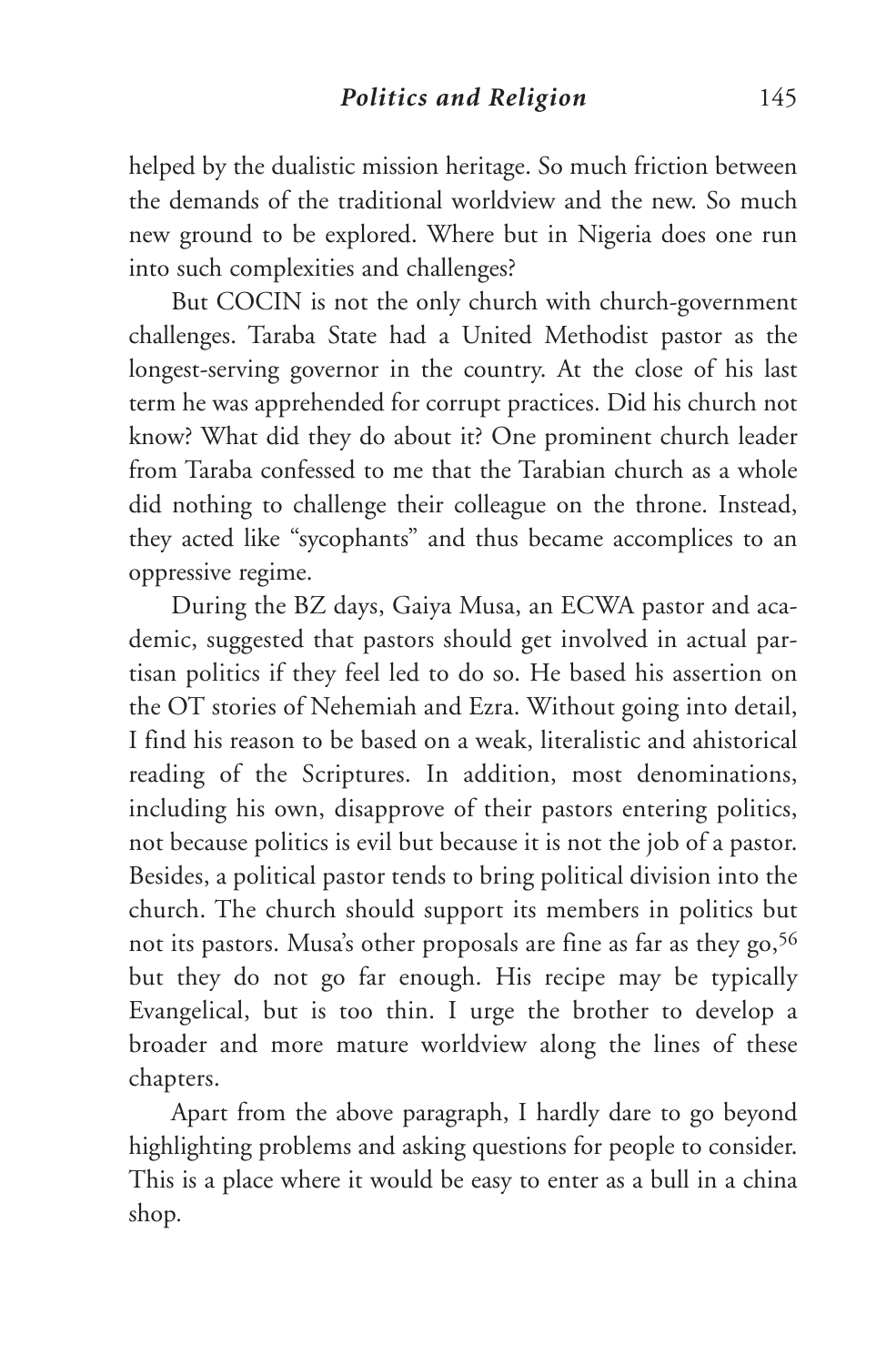*The COCIN experience probably was unique in its intensity and could serve as a good case study as to what was done, what might have been done and what were the obstacles to effective ministry. I would highly recommend that such a study be done, not to criticize so much as to develop a new model for future church-government relationships. There is definitely a need for a more radical approach, that is, one that goes to the root of the issues.*

Though I do not discuss the same kind of detailed issues with respect to the Muslim community here, all the previous volumes, whether Muslim or Christian oriented, scream aloud about the close relationships between sharia governments and the Muslim religious establishment. It makes things very comfortable for most Muslims, but for Christians it is an opposite story.

*In the Nigerian multi-religious context, there is an acute need for greater distance between government and mosque. Or, in terms of my formula of equality, should I propose equal distance between government-mosque and government-church? Or even equal nearness of both to government? The point here is equality of relationship, whether that be distant or near. Christian and Muslim historical experience, however, both seem to favour a distance to preserve the quality of both religion and government, at least if the issue is equal justice for all.*

Europe is widely recognized to have lost its Christian soul through secularization. Yes, that phenomenon pushed it along, but, in terms of church-government relationships, we must not forget that in many Western countries that relationship was closer than that of any Nigerian church. James McGoldrick summarized Kuyper's analysis of Western history in this regard. The status of the church as the teacher and advocate of morality began to decline with the conversion of Emperor Constantine in 311 AD and the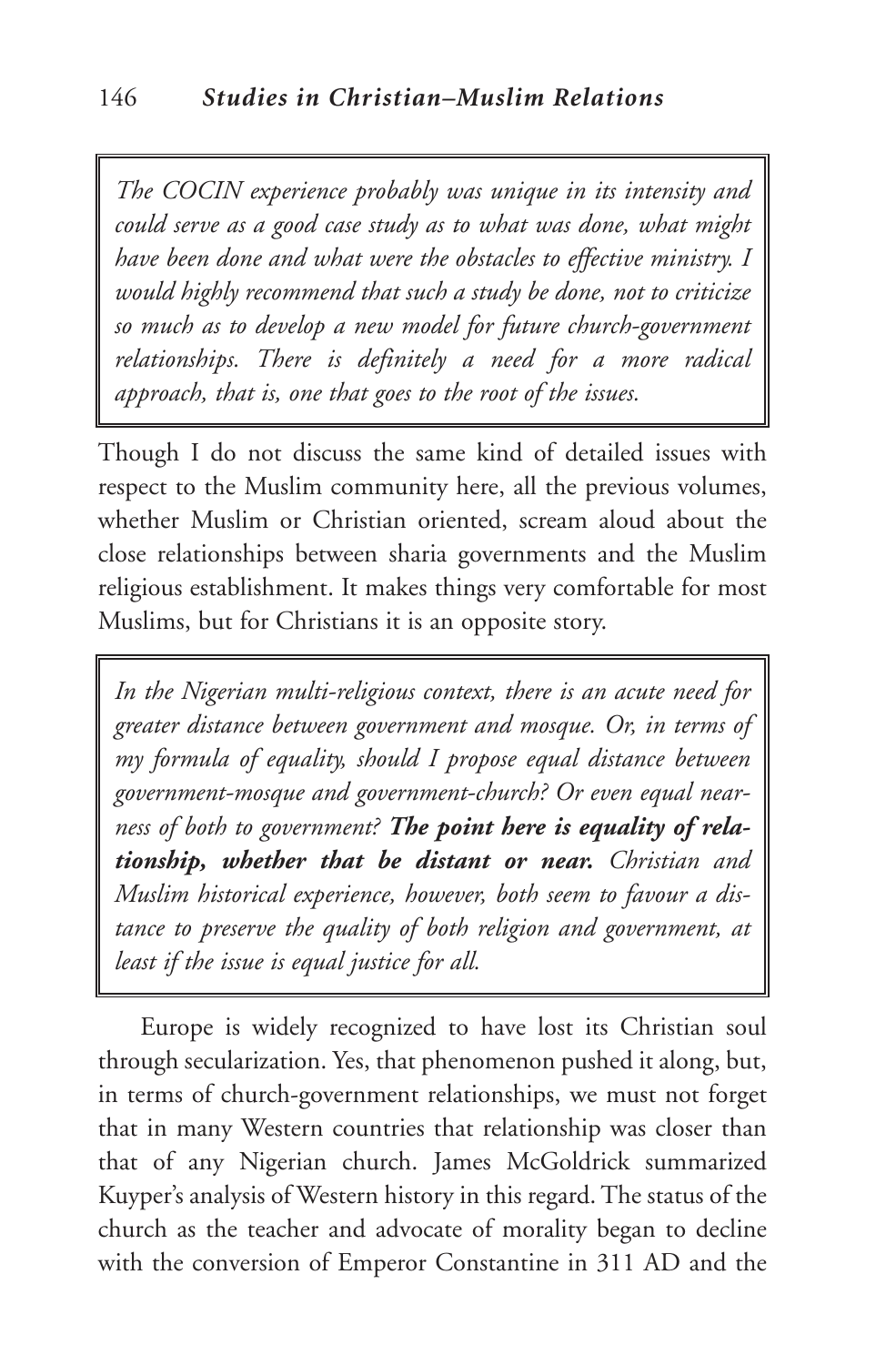subsequent use of the state to shore up the church. "Soon vast numbers of pagans were baptized but remained pagans at heart."57 Various forms of state churches arose, with the government in some cases collecting taxes on its behalf and paying for most of the expenses involved in running a church, including clerical salaries. Alan Wolfe reminds us how such relationships of "religious monopolies or near-monopolies…generally throttle religious practice over time, especially as a country becomes wealthier." "Lacking any incentive to innovate, churches atrophy and their congregations dwindle." The Kuyperian revival was a struggle against just such a state church that had really sold its soul to humanistic rationalism and had become a powerful institution that sought to govern the soul of its members by worldly means. Aided by a strong dose of secular rationalistic belief, this situation led to disaster and then—it was bound to come—to revival.58 Nor should we forget that initially much of conversion in Western Europe was under imperial force that required little or no personal conviction. So, the reasons for current European religious degeneration can easily be understood—partially due to its imposition by force without much faith and much of it the fruit of church-state relations that were too close, aided by a generous dose of secularism.

It could be argued that this European history is irrelevant to Nigeria. We have no state churches. True, but we do have very cozy relationships between some churches and governments. We have equally cozy relationships between Islam and various state governments, possibly even closer. Nigerian Islam prefers a state religion and expects governments to support it in every way. Christians need to have their eyes open to that aspect of Islam when dialoguing with their compatriots about the future. I remind you of my formula of "equal status, access and rights" as a potential key to solving this problem.

Some years ago, Michael FitzGerald, President of the Pontifical Council for Inter-Religious Dialogue in the Vatican, flew into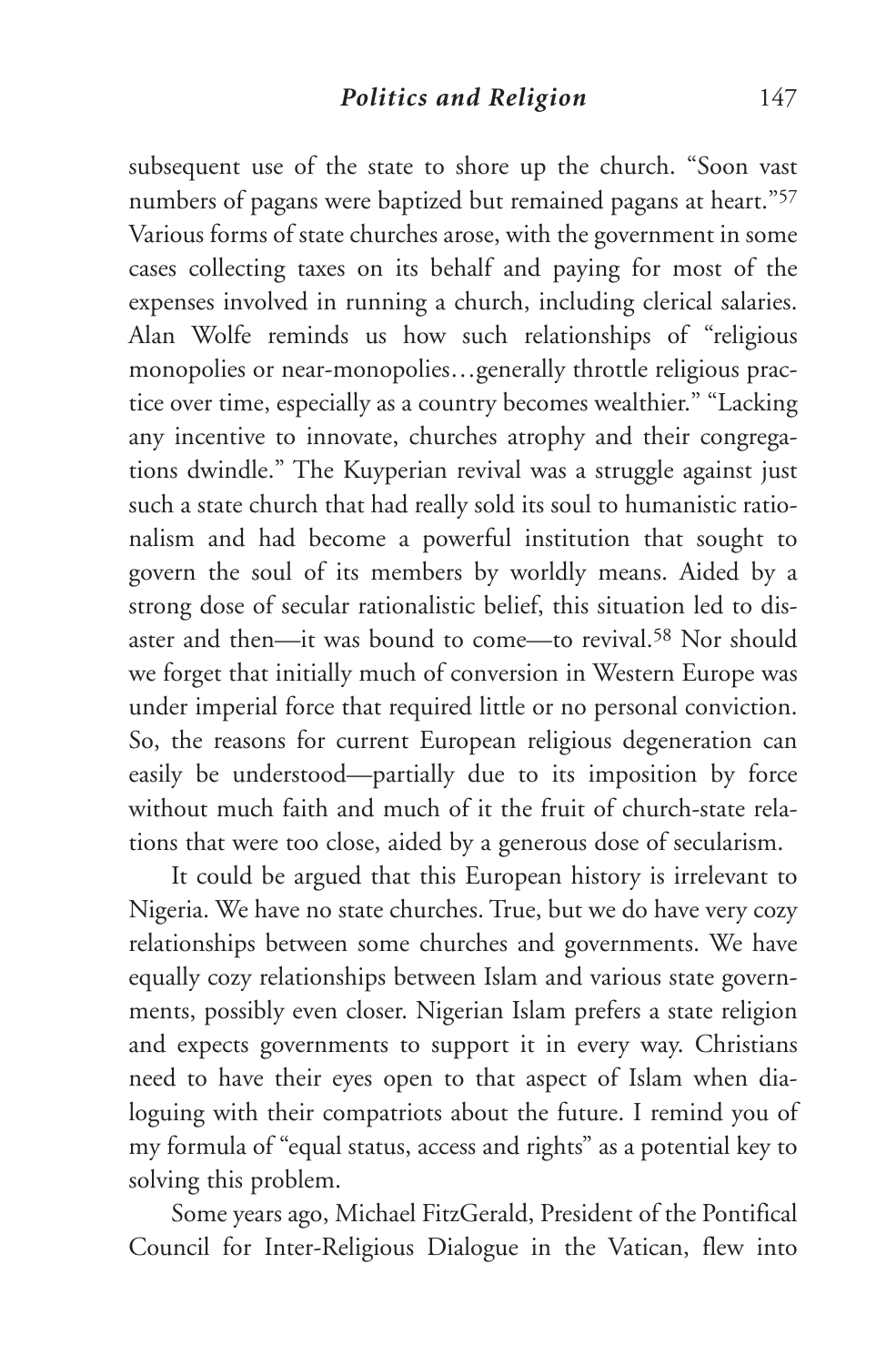Nigeria for a dialogue programme involving both Christians and Muslims. In this context, he urged that Christians keep reminding government of ethical principles it is to uphold. He reminded his audience, "It is your government. You are not fighting against the government but are in critical solidarity, and because you are critical, you should do this when things are going wrong." He also warned church leaders that they should "*maintain their distance from government* and are therefore able to discern and criticise their misdeeds."59 It is precisely that distance, not this cosy, warm and fuzzy relationship, that enables religious leaders to fulfill their obligation. I would like to add the term "critical solidarity" to my proposed formula so that it now reads, "*equality of status, access and rights; critical solidarity."*

But what if the government leader is member of your religion or even congregation? At this point the church/mosque must tread carefully. It must minister to this member. It must pray for him, encourage him where he needs it, praise him where he deserves it, critique him where necessary. There *must* be a close relationship with this member so surrounded by the forces of temptation. Without it you cannot minister effectively. But this church/mosque faces a very dangerous temptation of complicity in oppression and should be very careful about its response to this member's financial contributions.

*There is need for both pastoral intimacy and distance, the appropriate formula for which can probably be hammered out best in loco. There is a dire need for a set of principles here that churches can look to for guidance in such situations. Perhaps national, state and local CAN chapters should help churches with different polities and structures and in different circumstances develop sensitive guidelines. There may be need for a serious study commission to develop principial guidance to all the churches. Either CAN or*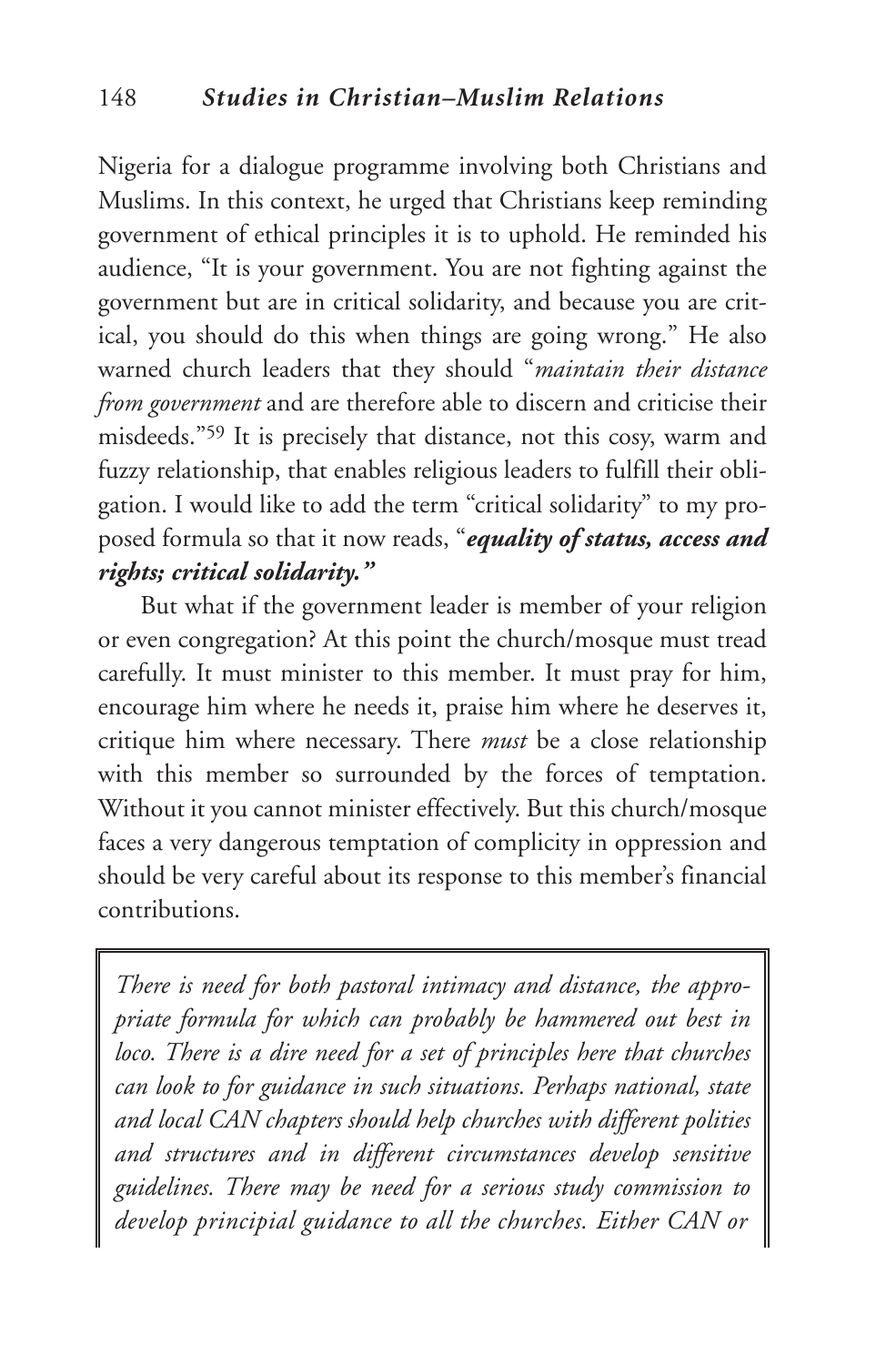*this commission should probably have serious discussions on this subject with Muslim leaders as well. How do you minister best to your political sons and daughters in power and how to you simultaneously maintain a critical distance?*

Now, having struggled long with two models, both conflicting and mixed, namely that of the Nigerian Christian halfhearted separation of church and state and that of the Muslim subsuming government under religion, how should we move forward into the future? Obviously we have to come to agree on some model. This is a tough nut to crack! Remember and take historical experience seriously. Remember also my proposed formula. No doubt some serious compromise will be called for on the part of both.

*I recommend that an interim compromise be devised for up to a decade. At that point it will be fine-tuned on basis of the experience gained and, perhaps, even have some radical changes inserted. Eventually, the final arrangement will have arrived at equal treatment of these institutions. That solution will have to take account of the danger of stifling churches and mosques through too close association with governments. These institutions must remain free and independent in spirit vis a vis government. That is one bottom line, but that does not necessarily spell full separation. I suggest a way be devised that is based on the parameters of my formula and independence of spirit so that the formula now reads: "equality of status, access and rights; critical solidarity; independence."*

I will let you in on a secret. While I was writing the above paragraphs, my proposed formula kept intruding into my thoughts. Does the principle of distance between church and government discussed in the previous paragraphs belong in the sphere of my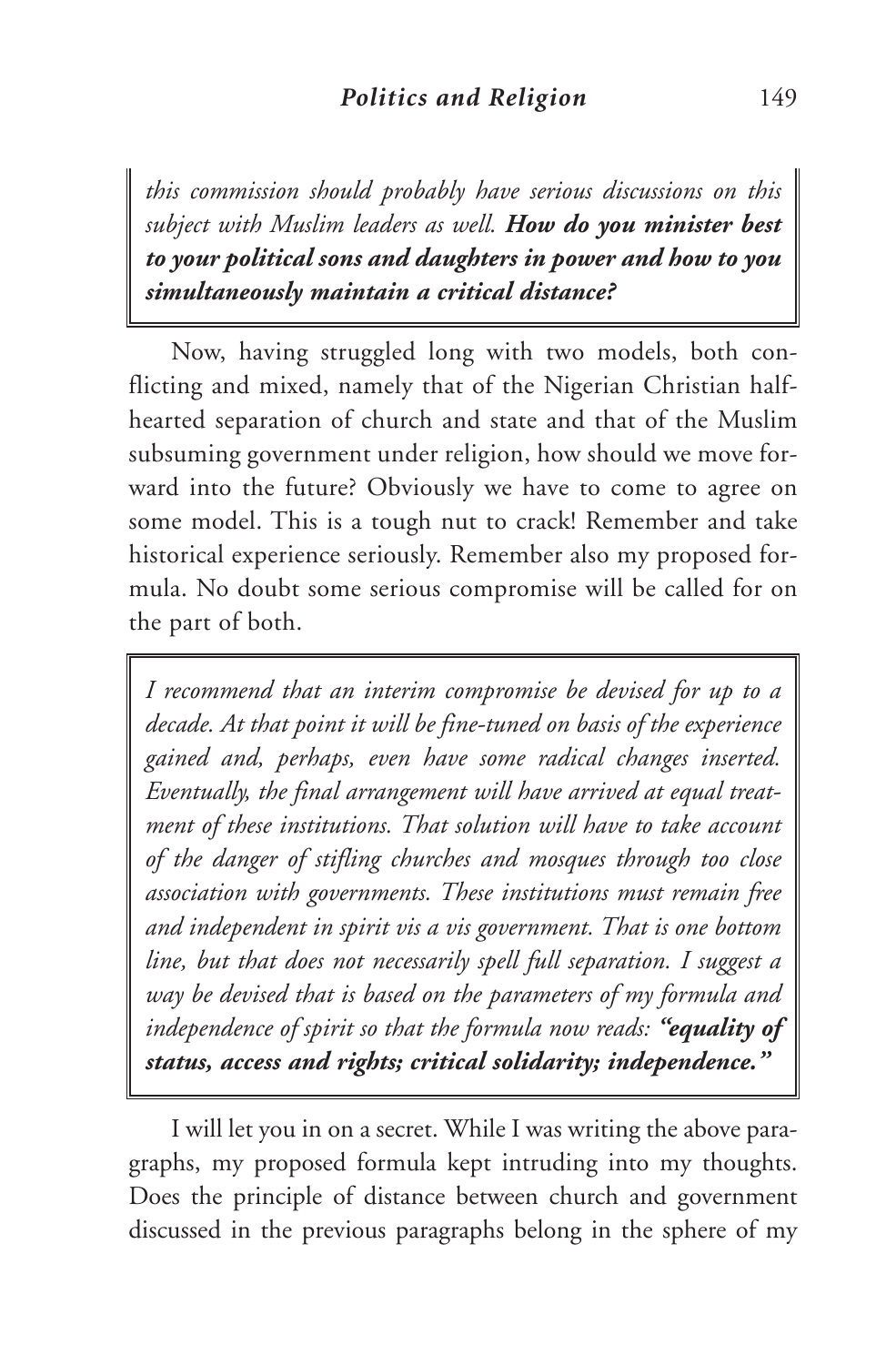proposed formula or is it perhaps more at home with the separation model? Is the "distance formula" perhaps part and parcel of the Western adversarial mentality that leads to tensions and distortions throughout its culture? Would my equality proposal perhaps naturally lead to a closer relationship of cooperation? Perhaps it would if allowed to work itself out. But the "distance formula" under scrutiny in this section of the chapter is the result of bitter historical experience that we should not flippantly cast aside as foreign. If we move away from it, we better have some solid reasons. On the other hand, we should give the equality formula some time to percolate through the system and see where it leads at different fronts. I originally warned you I am not coming with clear-cut solutions so much as parameters for solutions. We may have here a true-tolife situation where things do not always immediately come together. They take time. We should, therefore, take that time. If more light appears on this subject before going to print, this paragraph will be heavily edited—and maybe disappear! If it stands, I recommend it for serious consideration.

In all of this remember that we are *not* discussing here the relationship of *church/mosque as organism* to government, but of the *institute* of church/mosque, including denominations, congregations and their umbrella organizations to government. We are talking about the appropriate distance between these institutions and government. This is something very different from government relations to non-ecclesiastical religious groups or individuals. *Christians and Muslims have every right to establish social organizations on religious basis and they have the duty to utilize the insights of their religions in their political lives, just as much as secularists.* Various proposals and suggestions about this relationship are scattered throughout these chapters.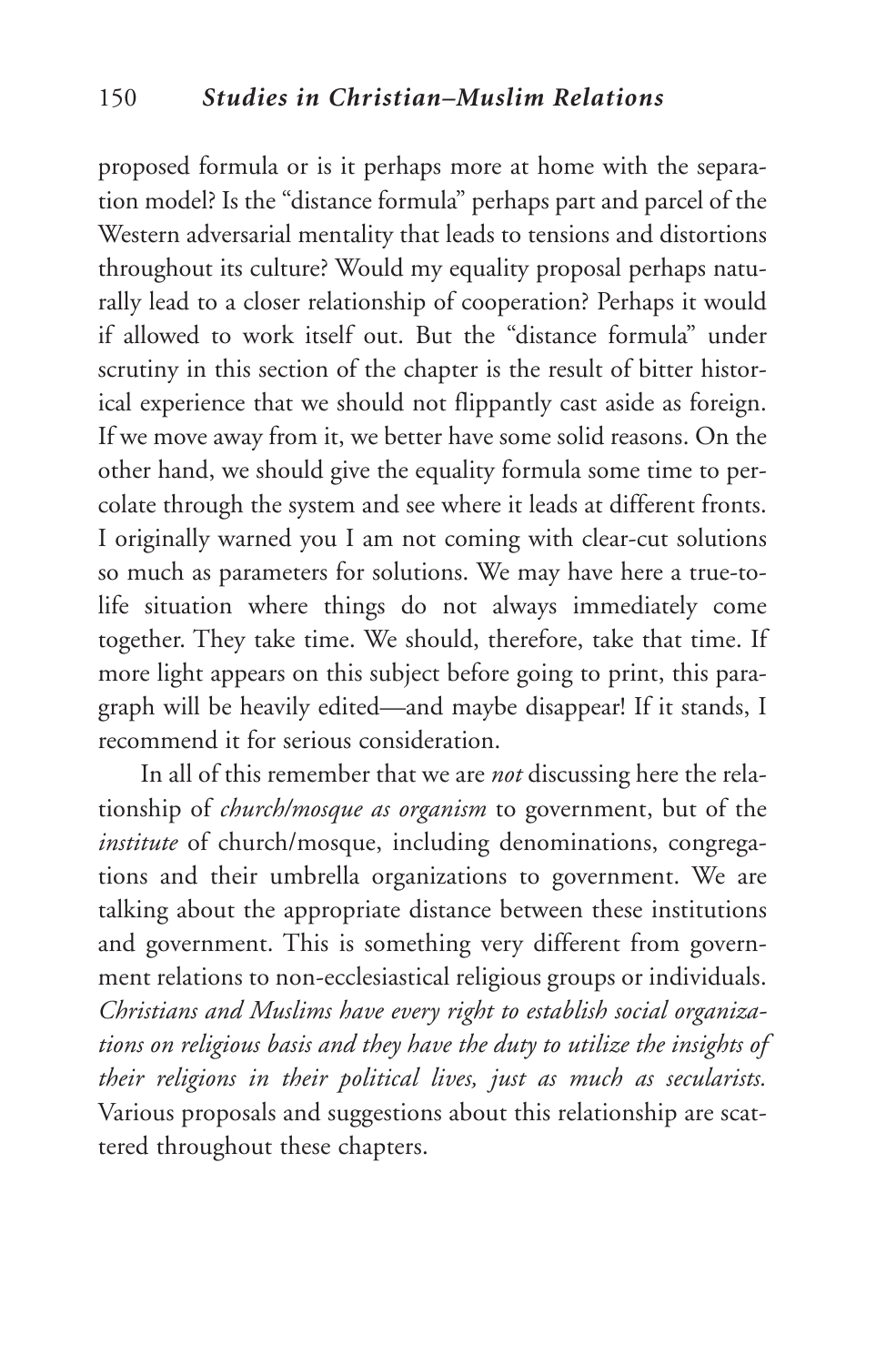#### *Politics and Religion* 151

#### *Study Guide 8 — Politics and Religion* **(Appendix 105)**

At the conclusion of this section, I reproduce the closing words of an article by an unnamed writer in a 1990 edition of *TC.* I know, this paragraph really belongs in the BZ portion of the subject, not here, but it expresses something significant, even if discouraging. It evokes this comment from me, "Nothing *new* under the sun!" And also the question, "But nothing *repaired* under the sun either?" It was written almost two decades ago, but Nigeria's blood has kept flowing.

*So what is the solution? "No short cuts," informed analysts maintain. Wishing away the problem, sermonising, enacting decrees, expressing good intentions in public, intimidating citizens and such other cosmetics won't help. The solution lies purely in government not only playing it fair in its actions and policies, but being seen to be so. As long as government is biased, as long as a few Islamic hawks pull the strings, as long as some sacred cows can do anything and get away with it, then it's a matter of time: The religious time bomb will one day explode—and all those nurturing it now will not escape the devastation. May God forbid.*<sup>60</sup>

This quotation is not an intellectualistic critique of some derailed theory or misleading worldview. It is a warning that has come true many times over. It is also a cry from a heart weary of bitter experience. It is the cry of an unnamed Nigerian, but it is mine as well, including the solution. As important as all the theoretical and worldview stuff I feed you is, virtues like honesty and evenhandedness come first.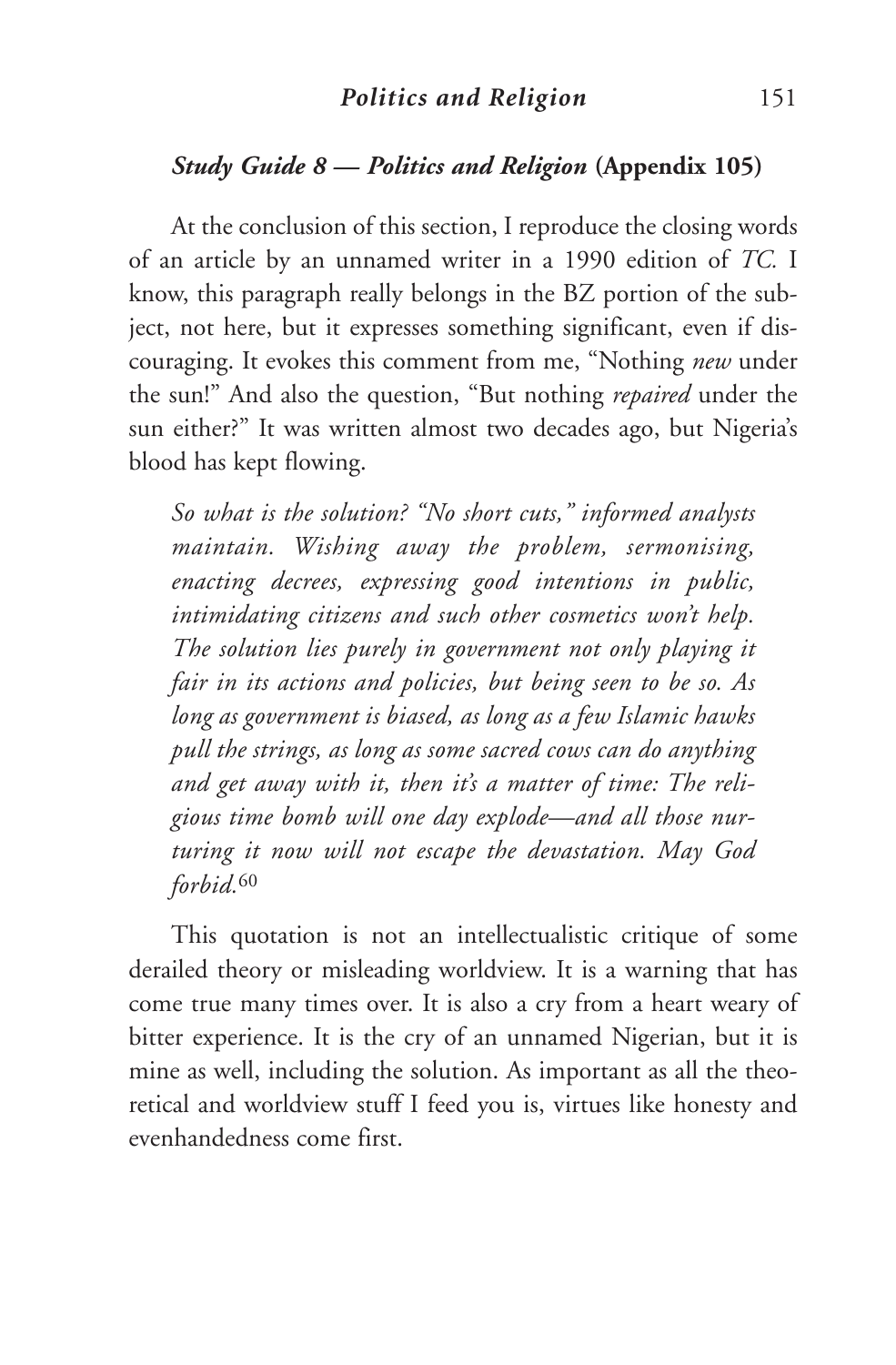*At least in the Nigerian situation, for Christians, experience with Muslims counts more than any theories about it all. That is the point of YusufuTuraki.*<sup>61</sup> *But, with apologies to my friend Yusufu, you can't do without the theory either if you're going to get out of the traps created by wrong theories and misleading alien and distorted worldviews all based on dualism and all held subconsciously.*

▲ *Church as Organism in Society* \_\_\_\_\_\_\_\_\_\_\_\_

You should recall from Chapter 4 that the church as organism refers to the community of believers in society. In Chapter 3, I emphasize the Kuyperian and Muslim views of religion as wholistic and central to all of life.62 Based on that, Muslih Yahya of Unijos, you may recall from Appendix 6, wanted to take religion out of the sphere of the private by creating an atmosphere in which the practice of religion is normal and legitimate *at all fronts*. Even public officers should not be forced to act contrary to their religion as some forms of secularism dictate. Public arrangements should be inclusive religiously as well. But this development "unavoidably necessitated an overdue rethinking of the role of religion in this regard," one that should avoid the "emergence of 'new forms of separationism and demonisation of religious others.'"63 I fully support Yahya's opinion here, both as to the need for giving space to religion at all fronts and for rethinking the role of religion. I once again offer the Kuyperian perspective on wholism and pluralism as a fitting parameter to accomplish this,<sup>64</sup> beginning with a quotation from one of the foundational documents of the Kuyperian movement, namely Guillaume Groen Van Prinsterer's *Ongeloof en Revolutie.* Van Prinsterer (1801-1876), at one time Secretary to the Cabinet of the Dutch government and a major influence on Kuyper, quoted the following from Frederick De la Mennais (1782-1854), a French priest and writer on philosophical and political subjects: *"There are*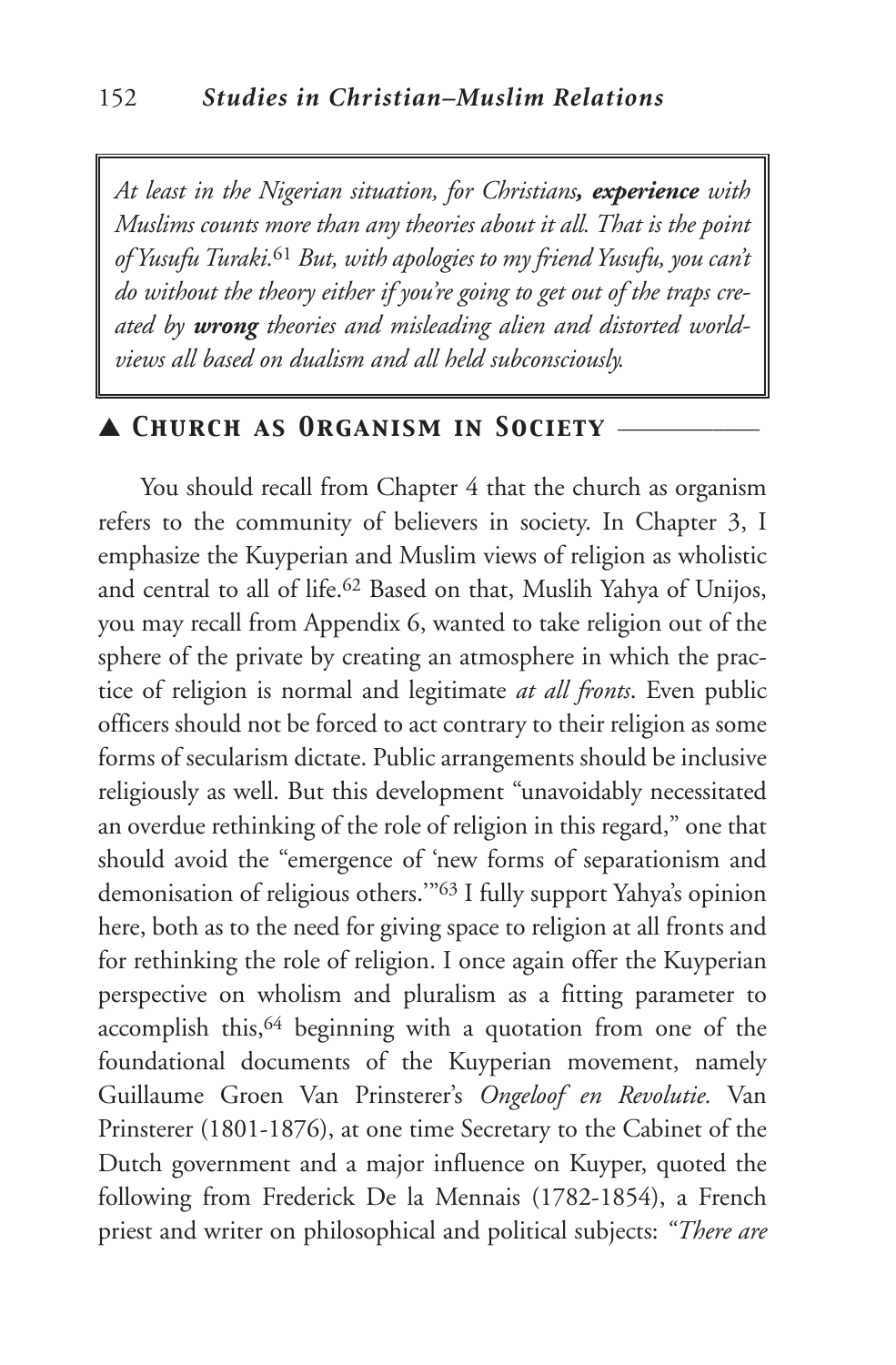*truths and falsehoods that are simultaneously religious and political, since religion and society have the same origin, namely God, and the same goal, namely humanity. Therefore, a basic falsehood in religion is also a basic falsehood in politics, as well as the converse*."65

Hebden Taylor interprets Dooyeweerd as follows:

*Dooyeweerd points out that no earthly state can avoid functioning in the modality of faith. He says, "Never can the state…struggle free from the grasp of…faith…. This is the astounding truth which must… arouse every wavering mind from his dreams of political neutrality with respect to…faith. The state can no more be neutral in this respect than science. The political slogan of neutrality is as much…an attitude of faith and as certainly originates from a basic religious commitment as any other political conviction."*

Then Taylor asks, "What faith does motivate the state? Is it an apostate faith in man's sovereign reason or is it a faith in the sovereign God…?" Once again quoting from Dooyeweerd, "The political confession of faith in God's sovereignty over the life of the body-politic has from the start been typical of a Christian view of the state." "…the government of a people consisting largely of Christian citizens must in the political sphere as in all other spheres adopt a Christian motivation for its policy and conduct of the affairs of state. All…societal relationships ought to be earthly manifestations of the Body of Christ. A Christian state is a…manifestation of God's Kingdom, just as much as a Christian…church institution, and it too must engage in struggle against the powers of darkness."

The above is a *Christian* view of these matters. Is Dooyeweerd—or, for that matter, I myself—suggesting that we Christians in Nigeria impose this view on the country? But then we would be doing what many of us accuse the Muslims of doing. That is not my goal here. My goal is to help free our community from our semi-secular heritage of dualism by providing an alterna-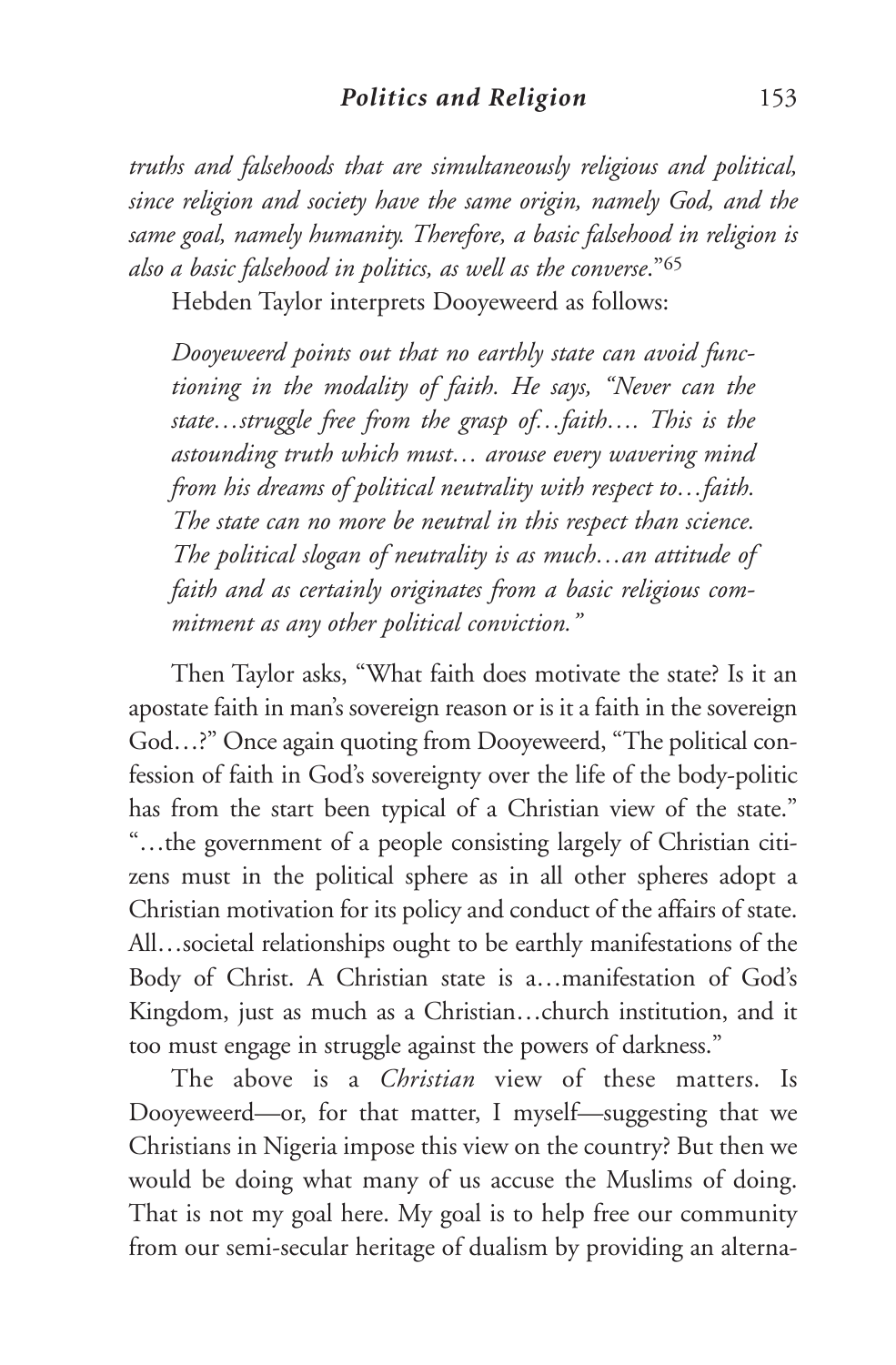tive Christian view on all matters political and social. I want to help us think *Christianly*, to more fully understand the Bible and the Kingdom of God. Secondly, I want you, my Muslim neighbours, to understand that the Christian religion is not the anemic dualistic version that you berate so much and that has misled you into a deep maze of misunderstanding. We cannot dialogue and negotiate on basis of misunderstandings and distorted worldviews. And we ought not to impose anything on anyone, but we *should* offer the best insights we can muster to the nation, our Christian and Muslim insights, and let the people decide by their vote.

But Kuyperians are very strong on pluralism, way before it became politically correct. In fact, as we have seen in Chapter 3, the movement was founded on pluralism during the late 19th century. Its pluralism was opposed as an attack on an existing non-pluralistic order. That being the case, the above Taylor-Dooyeweerd material is not to encourage Christians to impose our views on the country as we Christians *have* been doing with our semi-secular and mythical neutrality. According to Dooyeweerd, the Christian perspectives outlined so far can be given political embodiment only to the extent that "the Christian conception of the state has been able to secure [a place] in the national conscience." "The 'Christian State' is certainly not a system of external formulas. If there is no Christian political community of faith uniting government and people, it is impossible…to impart a Christian character to the state. But the Christian character of public life in the body politic does not depend on the individual attitude of faith of each of the subjects. Everything in the state depends…on the spirit pervading all its communal activities."66 And that holds for Islam and Muslims as well.

*In effect, it means that in the pluralistic situation of Nigeria we should not aim at either a Christian or Muslim government, but for a government that embodies the best insights of both with compromises to take care of conflicting viewpoints*.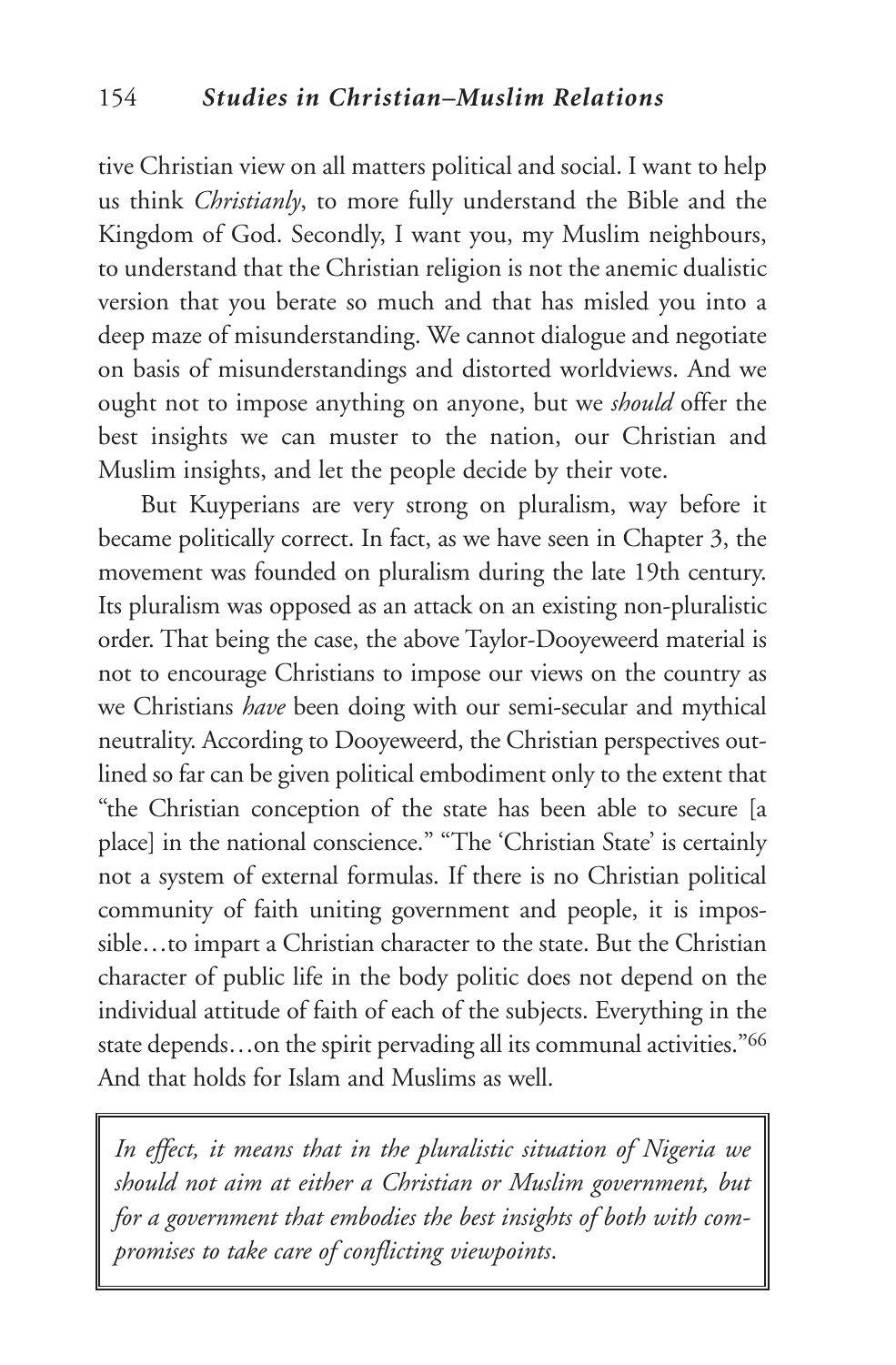Neither should we aim at a secular government, for the spirit of Nigeria is not secular, even though proponents of secularism should also have the right to throw their proposals and solutions into the hopper for consideration.

*So, there we have it: some seeds for Christian reflection on politics, government and faith. As you can see, quite a few parallels with the wholism of Islam. Now we have two wholistic religions side by side that divide our nation in two, with a third secularist mix in both. The trick for us is now to both work with our perspectives to bridge as much of the gap between us in terms of political and social goals. We offer each other our best, especially our parallels, and see to what extent we can fuse a unified policy for the nation out of them. And where we run into basic disagreements, we need to compromise with as much sympathy as we can muster for each other, to meet at the threshold of the possible. But remember: only on basis of goodwill, respect and honesty. Without that, forget it. We will all be politically and economically doomed. We will be occupied once again by our own army. If it gets worse, international bodies may intervene in their own interest rather than ours. Allah ya sawwake. God forbid.*

Though Nigerians are openly religious, governments, Christians, Muslims and Nigerian culture in general have been confused by the heritage of colonial and missionary secularism. Officially, governments, politics and public schools in many states operate on a secular basis; religion is excluded from those premises, except perhaps for CRK or IRK courses. So, as suggested in the above paragraphs, if we are now going to openly recognize that religion cannot be avoided and is implicit in everything, the need has arisen for a new recognition of and new role for religion. *If we continue to pretend its absence, it will remain underground in debased forms and continue to work its distortions. If it is used as a*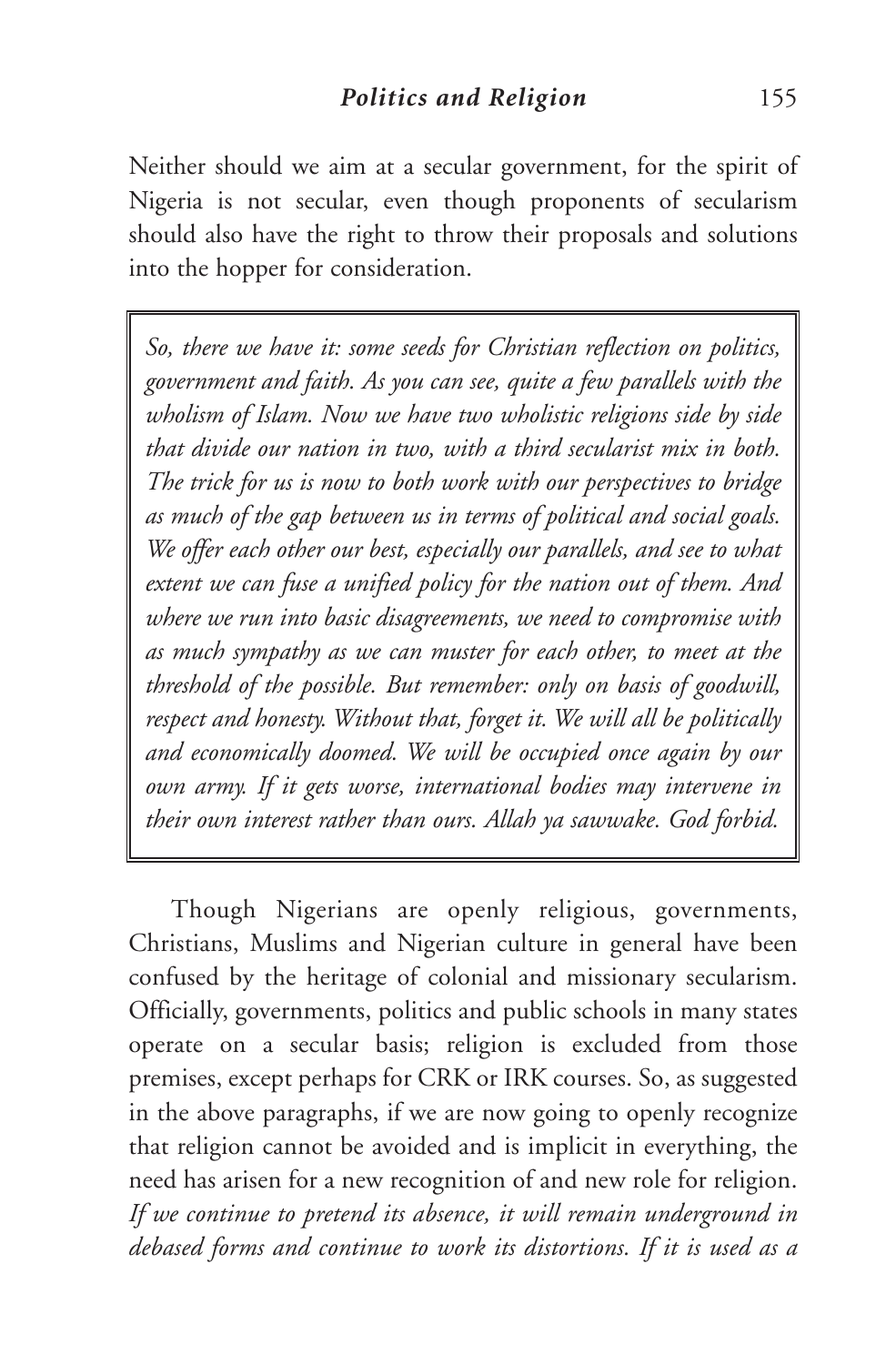*party or ethnic group, if it is manipulated or used as a power base, it will play havoc and cause destruction. I described the situation in previous volumes and urge you to re-read those materials*<sup>67</sup> *so that we can move on.*

The difficult parameters of the relationship between religion in its various forms and politics is, I believe, amply discussed for our purposes in this chapter. It is further illustrated by all the paradoxical "ands and buts" so typical of Lamin Sanneh's discussions. The subject is challenging and, it seems, almost impossible to define exactly. It is always a matter of "on the one hand" and "on the other hand." There are several reasons for this ambiguity, the first of which is that life itself is ambiguous. The second, I suggest, is that almost everyone operates at least partially with a dualistic framework of faith and religion vs reason. As long as the essence of religion is seen as a distinctly separate cultural area instead of the foundational power beneath all life and culture, the issue will be beclouded. The recognition of the essence of religion as a power underlying and under-girding everything else, can bring much clarity into the situation. It will help identify problems currently separating Christians and Muslims in Nigeria more accurately and guide us towards parameters for solutions.68 These chapters aim to help us in that direction.

Religion can only play a healthy role if its true nature is recognized and allowed to express itself. Give it its legitimate role and it should constitute a blessing to the nation. It *should*. Unfortunately, as human corruption takes its toll in politics, economics and, in fact, everywhere, even religion is not free from that human affliction. However, we do not "close down" religion anymore than we do our political institutions or economic efforts when corruption has taken over. In fact, we cannot "close it down." We renew, we cleanse, sometimes we "bail out," sometimes we reform through legislation. Religion is no exception, for human corruption is prone to distort even the most noble of human impulses. In religion we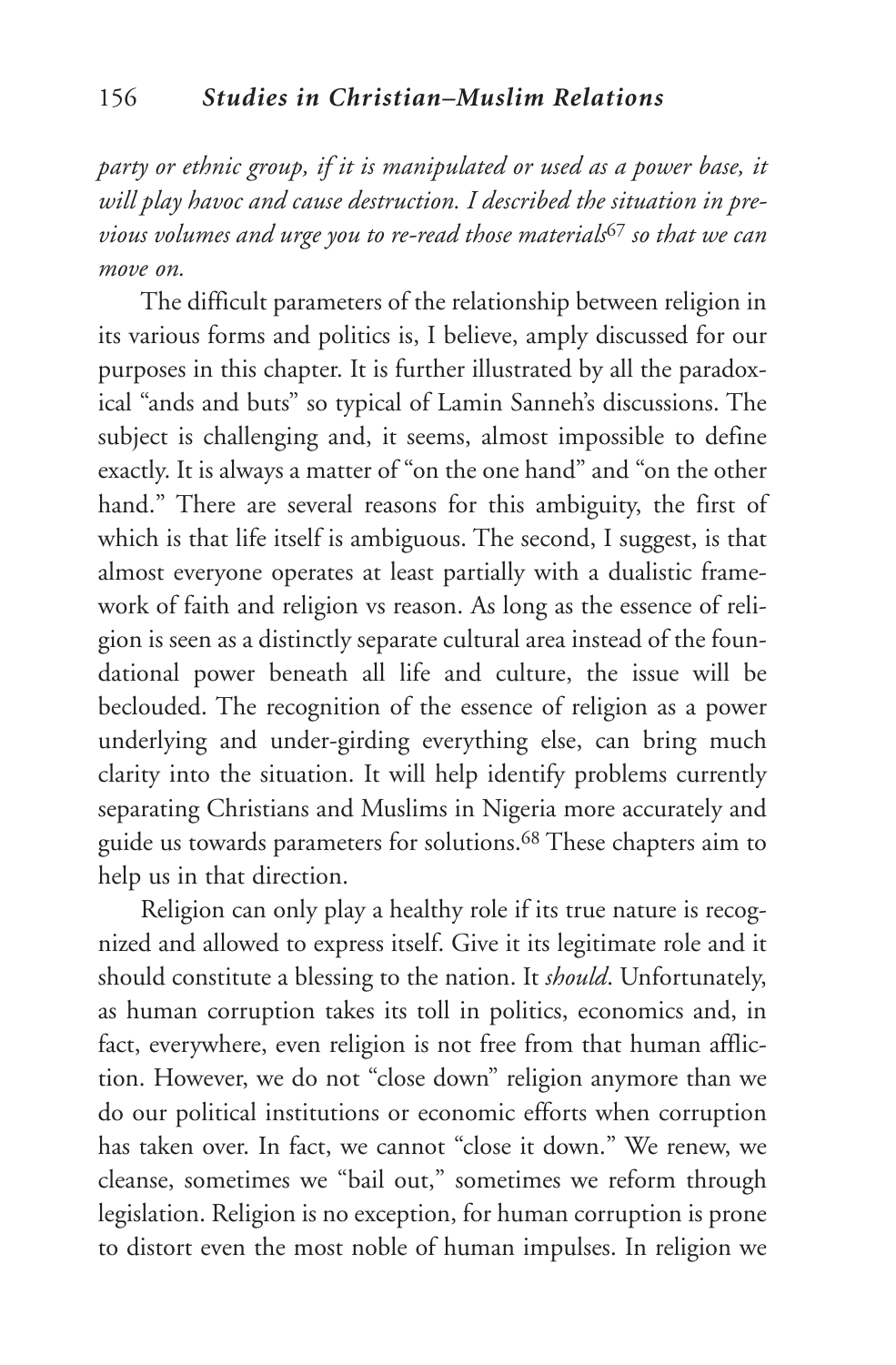call such cleansing "reformation" or "revival." Nigeria is in great need of such revival, but one that goes beyond the bounds of personal spirituality and church or mosque as institute but, like the original Danfodio and Kuyperian revivals, cleanses and renews culture at every front. I have sought to apply these insights to questions of religion, church and public life. The next chapter will deal with their application at other political fronts.

## ▲ *Inset: African Forum on Religion and* GOVERNANCE

Though the Nigerian Christian community has often berated itself and often been berated by others for avoiding politics and not recognizing it as an arena for serious Christian involvement, this is not the complete picture. Over the decades both TEKAN and CAN have been actively involved in politics in ways that have received extensive attention in this series. They themselves have all along been engaged in interchanges with governments at every level. They have been strongly encouraging Christians to engage in politics in every way and lamented that missionaries were largely silent, if not negative, on this score. Their member denominations such as COCIN and ECWA have published magazines for years that covered political developments.69 They have also published significant documents and statements on the subject that are there for all to read. I am glad *and* gratefully proud that in this series I have helped make much of this information and some of these documents available for all to read today. Except for the earliest missionary years, the major problem has not been lack of political interest and involvement, but the dualism and sometimes unprincipled pragmatism that marked Christian politics. These characteristics distorted the Christian stance especially in the struggle with Muslims, with their negative effects made even worse by the combination of general anger, fear and hatred.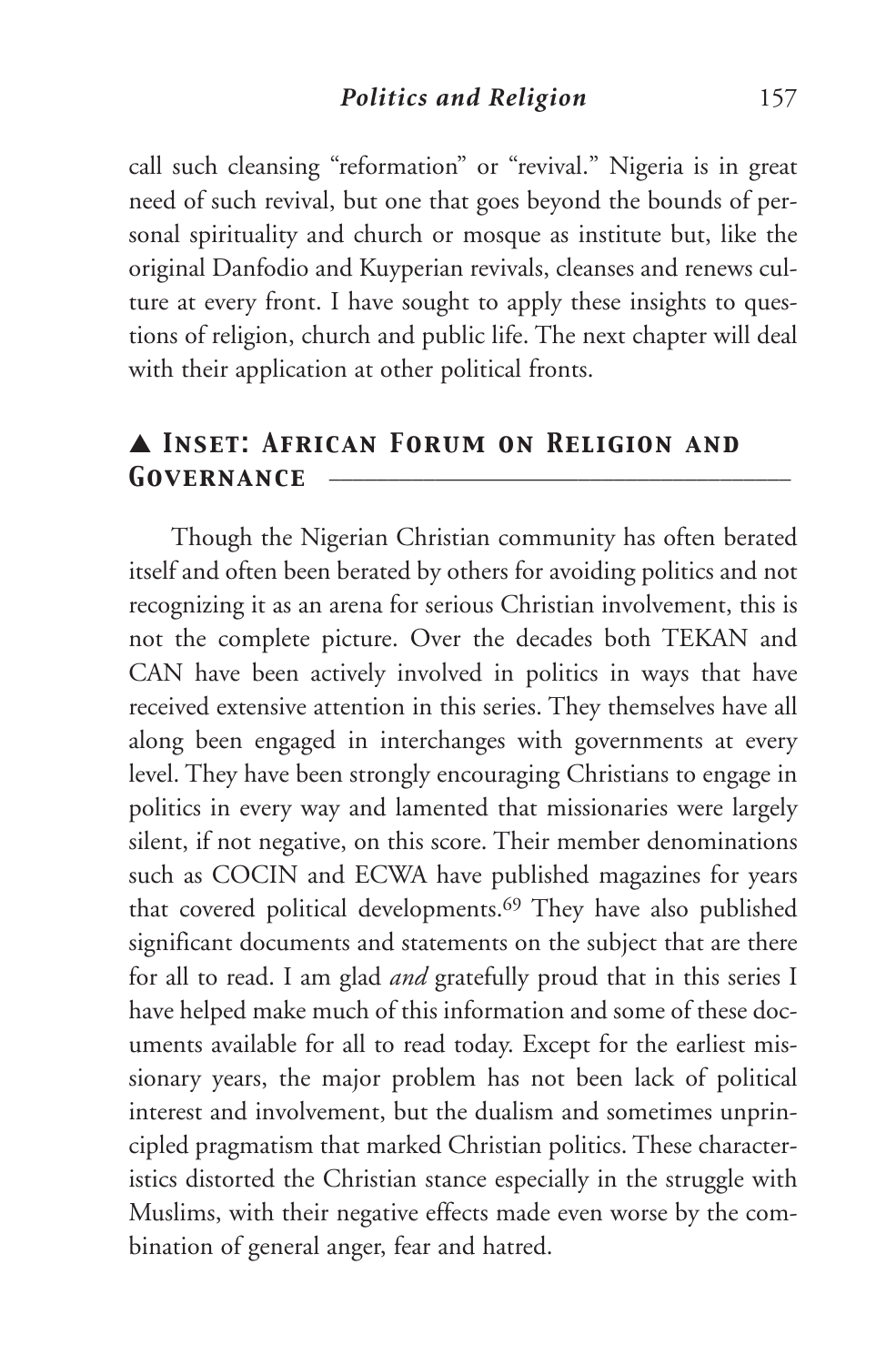Through its Political Commission, TEKAN has contributed significantly, but especially in 1987, when the nation was undergoing serious soul searching. TEKAN participated with a major submission to the President about future political arrangements. It submitted a document to the national Constitutional Review Committee. And then there was their analysis of religious riots that are described in Volume 1 of this series. All this can be found within the covers of its *Towards the Right Path for Nigeria.*<sup>70</sup>

CAN is virtually a political volcano in the country for both good and ill, but mostly good. Pay attention to them as you read vols. 3, 5 and 7. They are all over the map. They published "Biblical Perspective on Politics" that presents "Biblical Grounds for Political Involvement."71

During 2006, CAN, together with the Africa Forum on Religion and Governance (AFREG*),* sponsored a conference in Abuja that dealt with issues of Christians in government and politics. It was a conference of movers and shakers, including President Obasanjo and Zambian President Nkurunziza. Others were "government ministers, parliamentarians, judges, church leaders, traditional rulers and other community leaders." The resulting Abuja Declaration expressed an exceedingly lofty and ambitious purpose, namely, "To build a movement of African leaders of integrity who are committed to transforming Africa into a First World continent (a continent characterized by excellence) shaped by God-centred values."72 Wow! Now *that's* thinking big! Far removed from the popular but sad Nigerian defeatist attitude, "It's in our blood."There was a brutal but realistic list of the negative components of the African mindset, each item of which was to be replaced by its positive correlative. Courageously self-critical before the entire world!

Another document that emerged from the above conference is the one-page "Nigeria Christian Creed on Governance." As Danny McCain of Unijos reports, "Four Bible studies have also been prepared to help the church teach this document. CAN has sponsored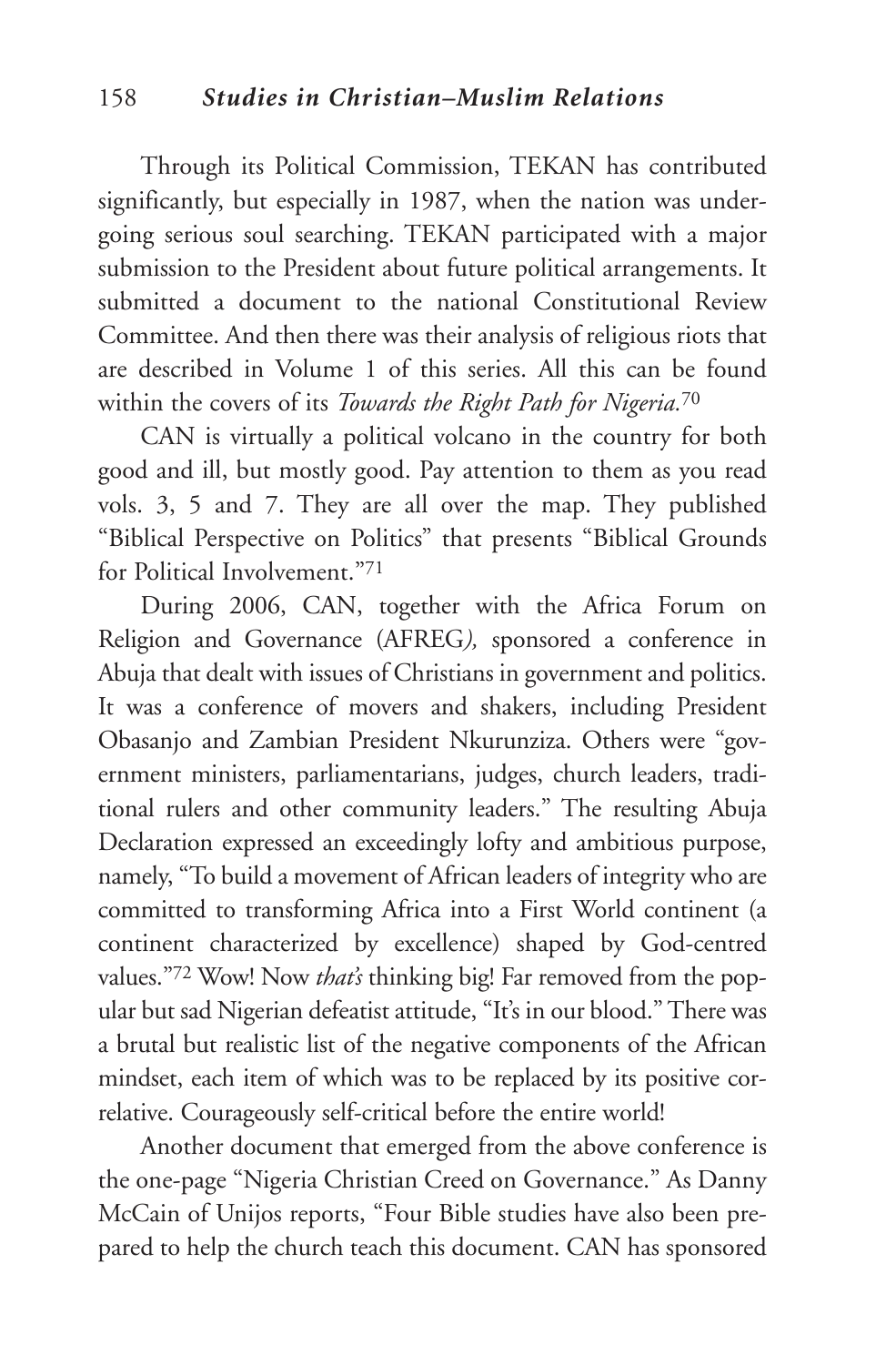training workshops in how to use this material for pastors in several of Nigeria's states."73 To ensure that all readers have access to the document itself, I herewith copy it in full. The Bible studies can be found in Appendix 100, while other founding and planning documents of AFREG are located in Appendix 101.

## *Nigeria Christian Creed on Governance*

# AFRICA FORUM ON RELIGION AND GOVERNANCE AND CHRISTIAN ASSOCIATION OF NIGERIA

*We, the Christians of Nigeria, believe that government is ordained by God to provide justice and security for its people, encourage and facilitate development, and protect and manage its resources. Since government is an agent of God, it must always be respected, supported and obeyed, unless it conflicts with the Law of God. We believe, therefore, that Christians must actively participate in the political process to ensure that government is just, transparent and efficient.*

*We recognize that governance is an honourable service to humanity. Thus, we believe Christians should actively seek public office and reflect the beliefs of their faith in their public service as much as in their private lives. We insist that our politicians should be completely honest and fair in the fulfilment of their duties. This means that:*

- *• They must not make promises that they know they cannot fulfil.*
- *• They must take nothing from the government for their personal use other than what has been legitimately approved.*
- *• They must not use their offices to give unfair favours to relatives, friends or others.*
- *• They must not give or accept bribes, favours, positions,*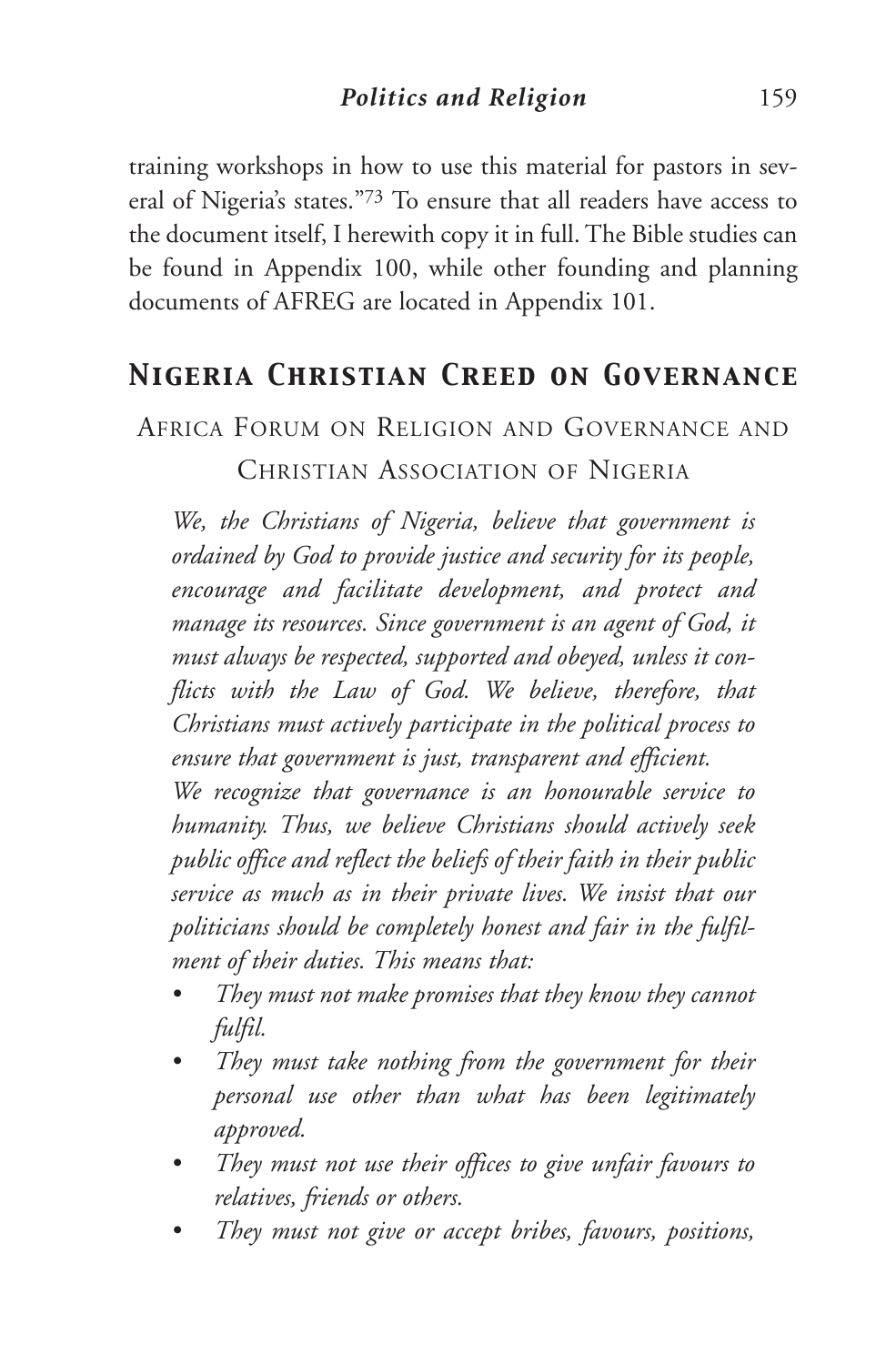#### 160 *Studies in Christian–Muslim Relations*

*honours or any other benefit that would compromise fairness in fulfilling their duties.*

*• They must seek the prayers and advice of the Body of Christ and regularly report to its leaders their roles in government.*

*We insist that only those persons with records of excellence in their private lives should be selected for public service and that integrity, efficiency, and good management characterize all public servants.*

*We, the governed, acknowledge our responsibilities in governance as well. It is our duty to register and vote in all elections. We can have even greater influence in government by joining and actively participating in political parties.*

- *• We must support and encourage our most honourable and competent leaders to seek public office.*
- *• We must provide our elected representatives with our opinions about public issues.*
- *• We must pray for and submit ourselves to the authority of our rulers.*
- *• We must pay taxes so that government can fulfil its rightful responsibilities.*
- *• We must refuse to allow ourselves to develop improper expectations from those government employees close to us. This means that we must reject the commonly held view that when "our people" occupy key positions, it is time for us to "get our slice of the national cake."*

*We, the Christians of Nigeria recognize that in the past, we have not always played our expected roles as "salt and light" in governance. We admit that many Christian public servants have joined in corruption and added to inefficiency in government. We collectively repent of these failures and ask God to forgive us. We commit ourselves to promote the most honest, just and efficient government possible. We will respect, support*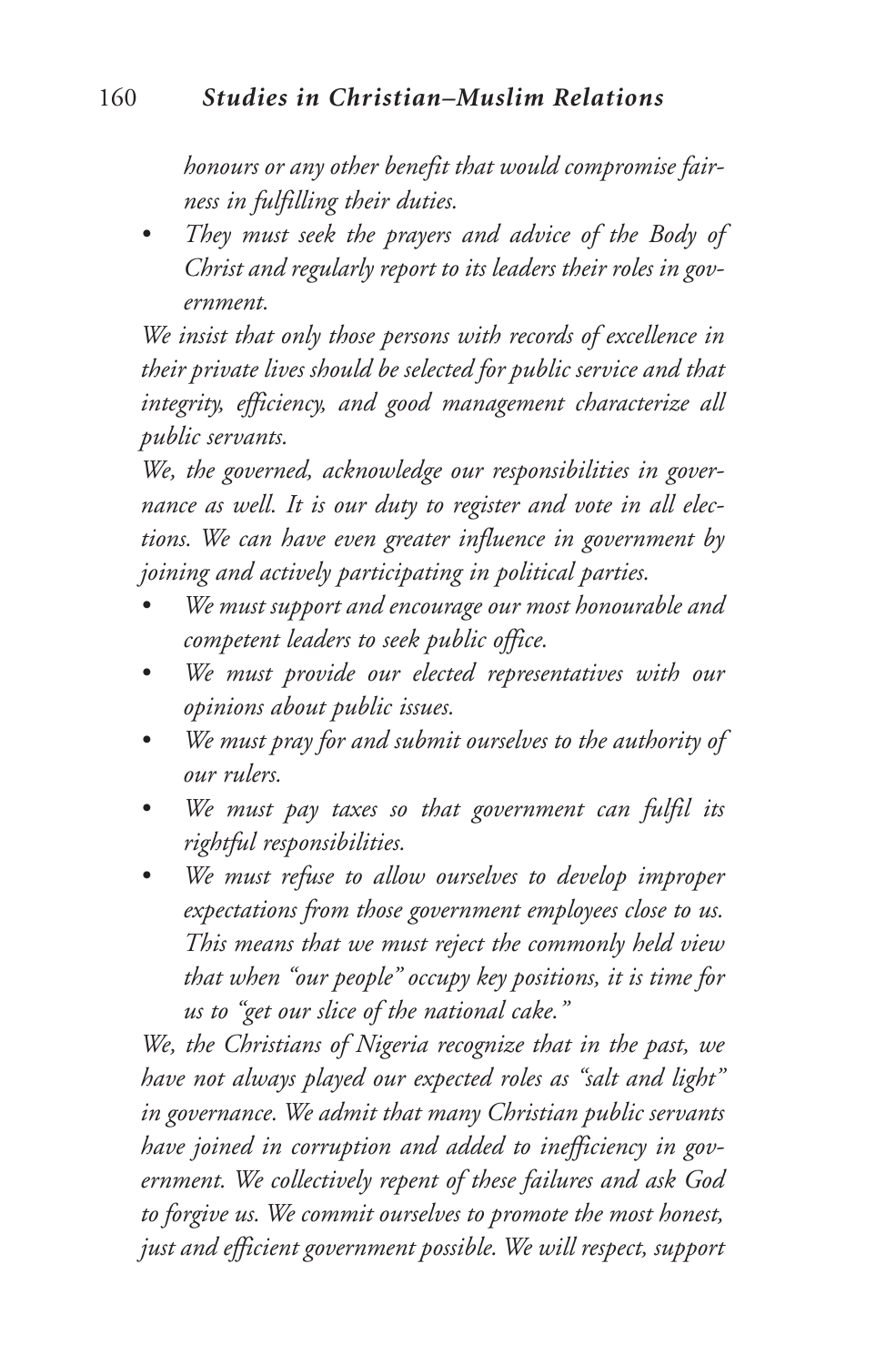*and defend all honourable people who occupy public offices, regardless of religion, gender, place of origin, or political affiliation. We will demand accountability and transparency of all public office holders, especially those who are part of the Christian faith. We will seek to have a government that glorifies God. In the Name of Jesus Christ. Amen.*

In the context of this book, I can only make a few brief numbered comments on these developments and documents.

- 1. I begin with thanks to God. If Nigeria's Christians would accept this Creed as a personal and communal assignment, we would see the country turn around. Muslims might be challenged to adopt a similar programme and we could end up with a national competition to clean up the nation's politics.
- 2. I am disappointed with the introduction to the Study Guide and not a little surprised. The claim—or is it an excuse? that civilian government was thrust upon us suddenly is remarkable, in view of the fact that pressure towards it had been building up for a long time. There was plenty of time to prepare for it and to reflect on all the issues listed there. This is a weak paragraph that could undermine one's confidence in the document. A future revision should either delete it or turn it into a confession. I recommend the former.
- 3. The Creed itself contains little that is new. It has all been said before, both in official church statements and in the myriad of books and articles Christians have produced over the years.74 What is said is good. It needed contemporary restatement. But the document fails to reflect the much deeper insights found in the other AFREG documents and may fail to ignite the excitement of readers who have access only to the Creed.
- 4. Though the Creed may not be breaking new ground in terms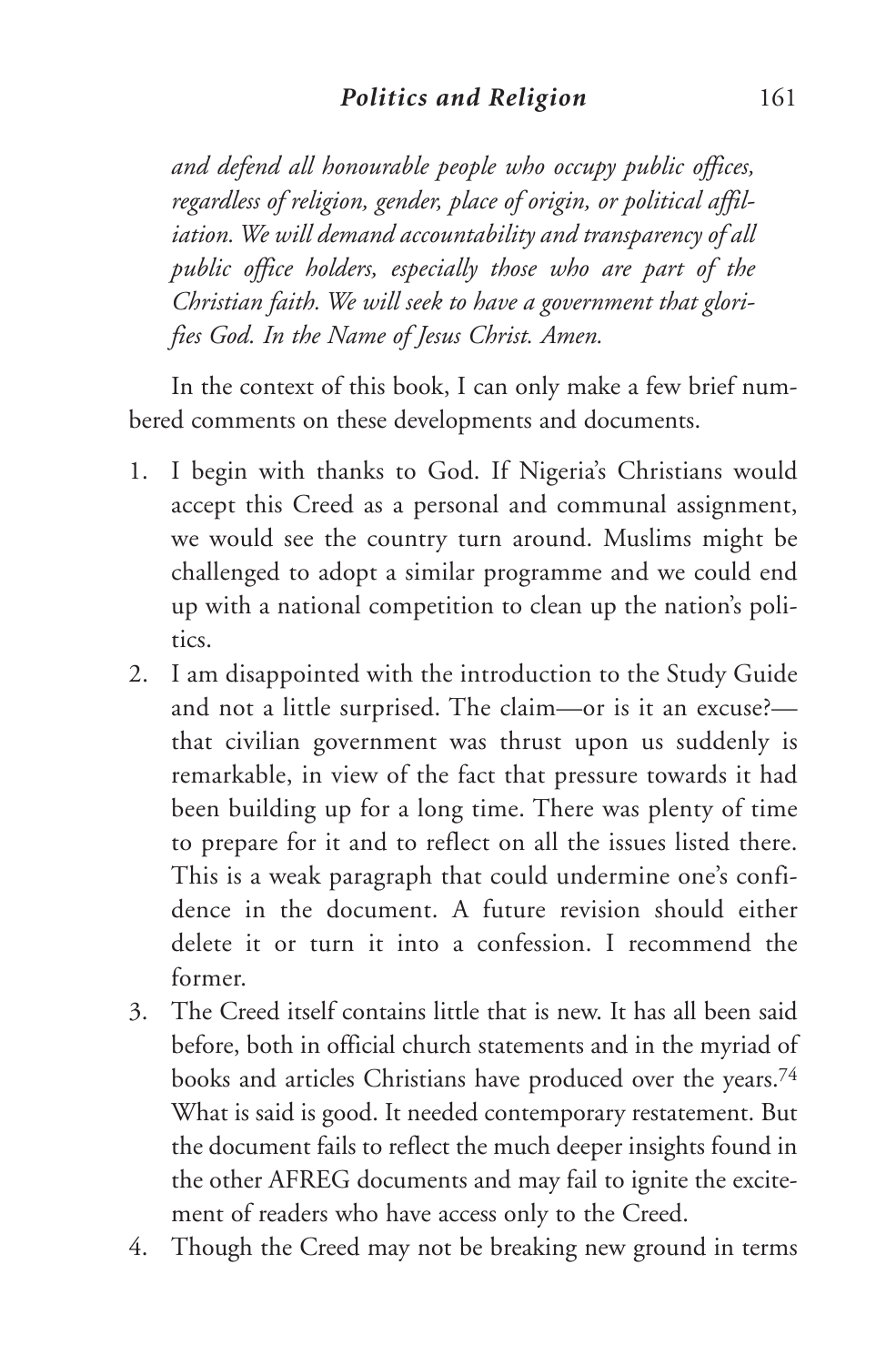of its concepts, I rejoice that it addresses not just the responsibilities of the church institute and its clerical leaders but the church organism: all Christians of all walks of life and occupations. This is an address to the entire Body of Christ that veers away from the "churchification" of the faith that is all too common. This is the real and more significant mission of the church in the world. At this level the Creed is in keeping with the orientation of all the documents.

- 5. The other AFREG documents go far beyond the Creed and do much more justice to the tremendous challenges ahead. The Study Guide gives a list of governmental responsibilities and discusses each one. Lesson 2 discusses the responsibilities and other aspects of civil service. It is a great gain over the past that this area is now regarded as an area and opportunity for service to God and the nation. The role and responsibilities of "the governed" also is extensively discussed. And then we come to a "Confession and Commitment," that is, a look at the past with some of its failings and a commitment to active and responsible involvement in community and nation. This Guide is definitely a great step ahead that is not properly reflected in the Creed. Organize a group and discuss it. You will be blessed, enriched and changed, individually and as a group.
- 6. The Action Plan states: "It will be necessary to develop and utilize a critically examined theology of politics and the state as a theoretical framework for good political leadership. Such a theology of politics and theology of the state is needed to provide the theoretical framework which informs good political leadership."75 This is indeed a great need for the long-term Christian development in Nigeria and constitutes one of the major ideas in these documents. I remind you of the Kuyperian sections throughout this series<sup>76</sup> and this volume, since they are an example of the kind of theoretical framework that AFREG may want to consider.